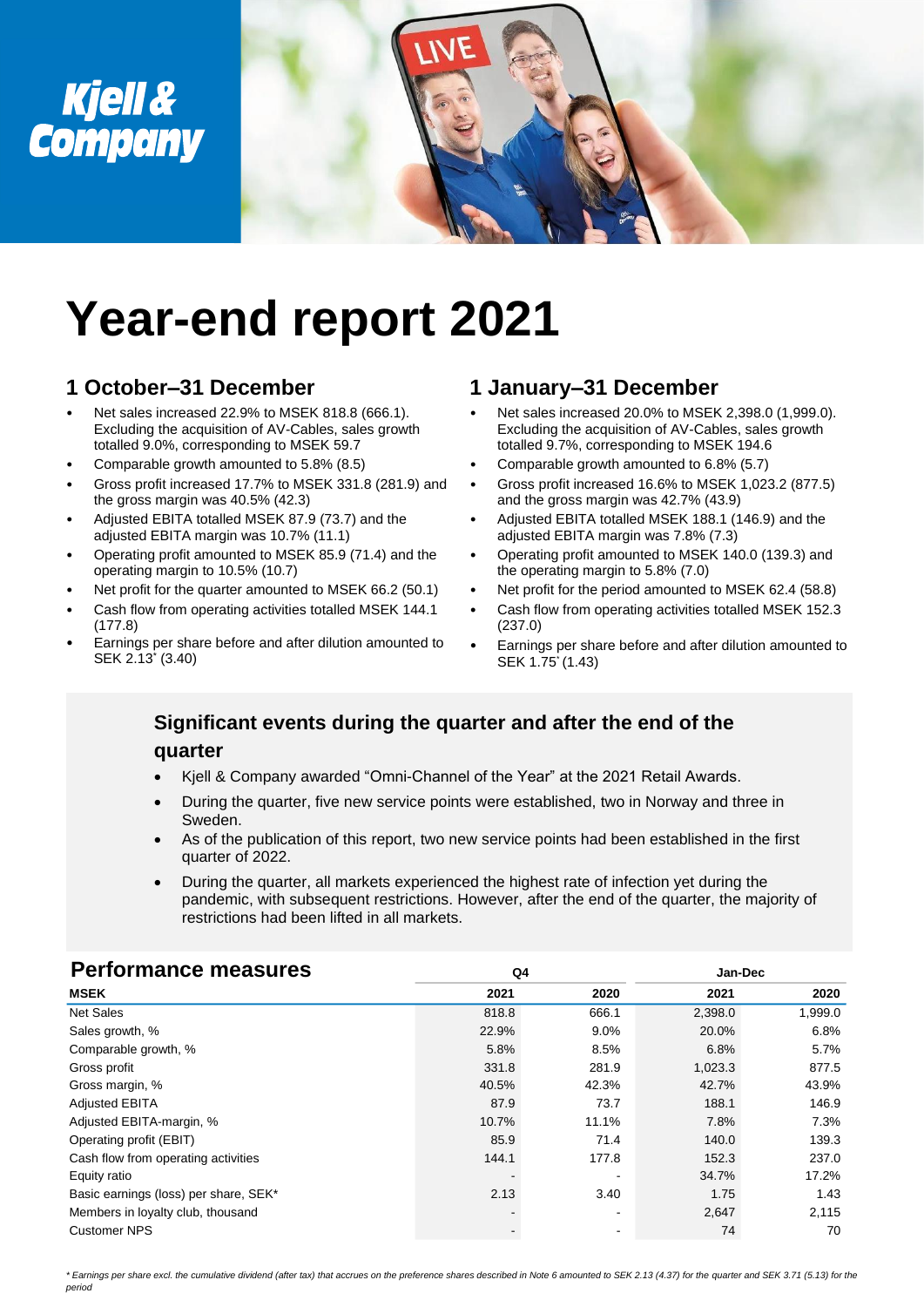

## **Strong end to an eventful 2021**

With a genuine interest and high level of expertise, our fantastic employees work to improve our customers' lives through technology, demonstrating how important positive customer relationships are for success in retail. In a changing world, we stand strong by offering an award-winning customer experience in every aspect of our omni-channel offering. I'm very pleased that we can see new record highs in the outcome for 2021!

In addition to strong earnings, 2021 was an eventful year during which we both improved our position for future growth and increased our market share.

We started the year by rolling out our new concept Kjell Express in cooperation with Circle K and now have a presence at 292 Circle K stations around Sweden.

In April, we carried out the company's first acquisition through the purchase of AV-Cables.dk. The Danish operations performed well in 2021, and we look forward to the new opportunity for growth that the Danish market offers us.

On 16 September, Kjell & Company took the historic step of listing the company on Nasdaq First North Growth Market. The interest from investors clearly showed that our brand is appreciated, not only by our 2.6 million customer club members and other customers, but also by the financial market.

#### **Strong financial performance**

Growth amounted to 23% in the fourth quarter and 20% for the full year. Online sales, which increased the most, accounted for 32% of sales in the fourth quarter, with Click&Collect accounting for an additional 8% digitally generated sales. In addition to robust comparable growth of 5.8% for the quarter and 6.8% for the period, growth was also supported by the collaboration with Circle K, service points that opened in 2021 and AV-Cables.dk.

The Group's adjusted EBITA increased just over 19% to MSEK 88 in the quarter and just over 28% to MSEK 188 for the full year thanks to increased sales and strict cost control.

#### **All segments reported growth**

Net sales in segment Sweden increased 6.9% in the quarter and 8.3% in the period compared with last year. In the fourth quarter, we increased the number of service points in Sweden from 107 to 110.

Net sales for segment Norway rose 23.0% in the quarter and 19.4% in the period. This growth is particularly impressive considering the high level of infection in Norway throughout the entire Christmas shopping season and the fact that almost half of our service points in Norway were closed for portions of the first two quarters as a result of the pandemic. We opened two new service points in Norway in the fourth quarter and plan to open two more during the first quarter of 2022. We see excellent potential for continued growth in Norway in the coming years.

AV-Cables.dk, which has been consolidated in the Kjell Group since 30 April 2021, also performed according to plan. Sales in segment Denmark amounted to MSEK 92.9 in the quarter and MSEK 204.4 in the period.

After an eventful year we are now looking forward to working together with our employees to take the next step towards even more satisfied customers!

Malmö,

25 February 2022

#### **Andreas Rylander**

President and CEO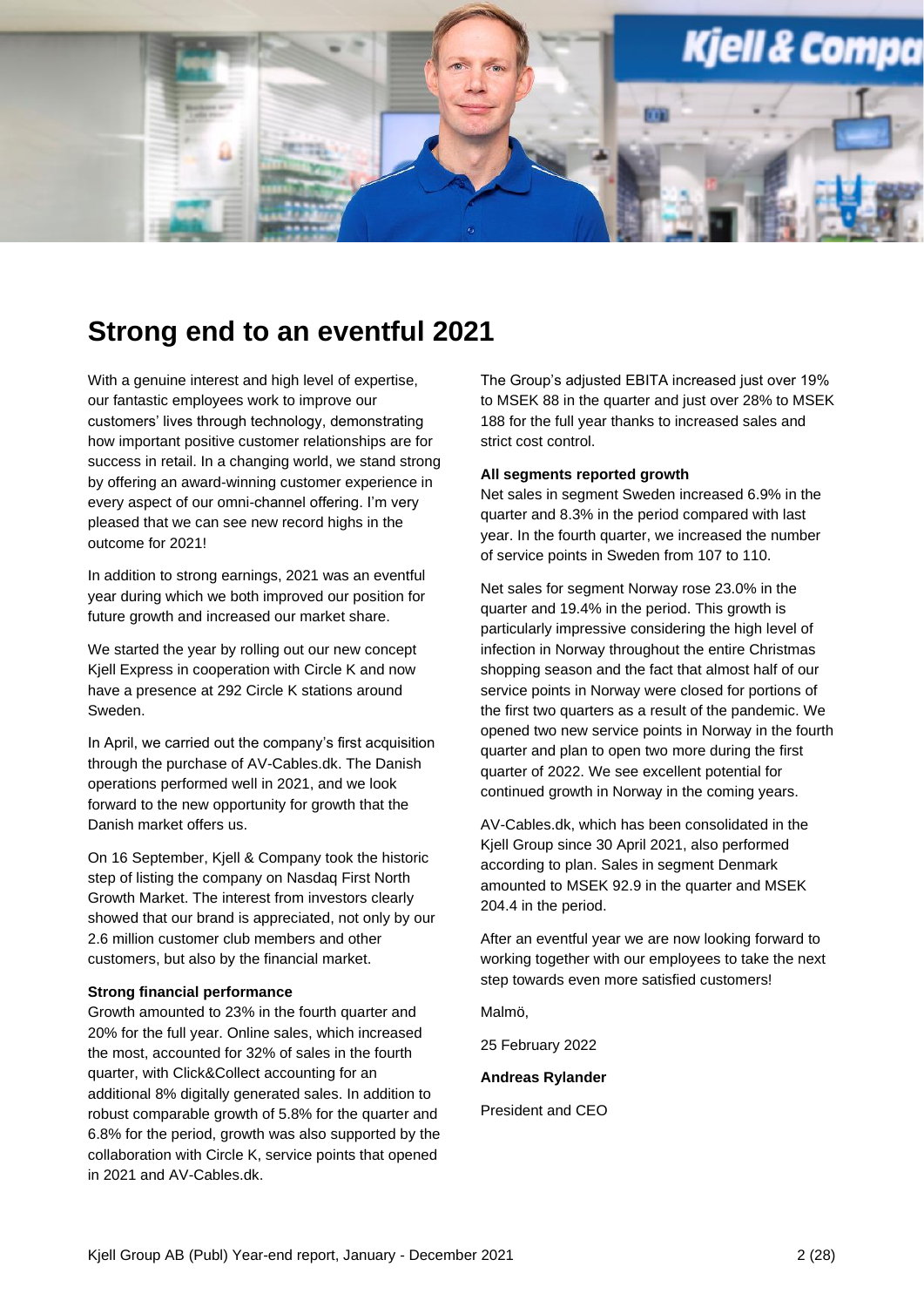## **Summary of the Group's financial performance**

### **Net sales**

Net sales increased 22.9% to MSEK 818.8 (666.1) in the quarter and 20.0% to MSEK 2,398.0 (1,999.0) in the period. Excluding the acquisition of AV-Cables, sales growth amounted to 9.0% or MSEK 59.7 for the quarter and 9.7% or MSEK 194.7 for the period. Comparable growth amounted to 5.8% for the quarter and 6.8% for the period. The new service points and the partnership with Circle K also contributed to growth.

All segments and channels contributed to continued growth in both the quarter and the period, which is very pleasing given the external conditions during the quarter. A rapidly growing infection rate in combination with uncertainty surrounding how serious the latest covid-variant was and the subsequent restrictions all affected society at large as well as retail, particularly in Norway where infections took off quickly. The ability to meet our customers in various channels, in combination with smart planning in terms of purchases of goods, means that we can deliver strong sales figures despite challenging situations.

Net sales in segment Sweden increased 6.9% in the quarter and 8.3% in the period compared with the last year. Net sales for segment Norway rose 23.0% in the quarter and 19.4% in the period. Growth in these two segments is evidence that our omnichannel model, with seamless and channel-independent customer service, is fully functional.

AV-Cables has been consolidated in the Kjell Group since 30 April 2021. Sales in segment Denmark amounted to MSEK 92.9 in the quarter and MSEK 204.4 in the period.

Our digital customer acquisition remained strong during the quarter, with online sales accounting for 32% of sales and Click&Collect for an additional 8%. During the period, online sales accounted for 27% of sales and Click&Collect for an additional 9%. All channels grew both in the quarter and the period, with digital growth remaining the strongest.

### **Operating expenses**

Operating expenses increased 22.4% in the quarter and 21.4% in the period. Excluding the acquisition of AV-Cables, the increase in expenses amounted to 8.8% or MSEK 52.8 for the quarter and 11.1% or MSEK 207.8 for the period and was mainly attributable to increases in goods for resale driven by the increase in sales as well as personnel costs and other external expenses, both of which included significant items affecting comparability. Items affecting comparability for the quarter consisted of a reversal of MSEK 2.1 pertaining to a reserve for listing costs, while the comparative period had items affecting comparability of MSEK 2.4. Items affecting comparability in the period amounted to MSEK 36.9 (7.6). Furthermore, the preceding full year was characterised by a general cautiousness with regard to costs and investments as a result of the

#### **Net sales (MSEK)**



**Net sales per segment (%), period**



**Sales<sup>1</sup> per channel (%), period**



uncertainty prevailing during the pandemic, whereas this year we have continued our investments in future growth.

Costs of goods for resale amounted to MSEK 486.9 (384.2) in the quarter and MSEK 1,374.7 (1,121.5) in the period. Gross profit amounted to MSEK 331.8 (281.9) for the quarter, up 17.7%, while gross profit for the period increased to MSEK 1,023.2 (877.5), up 16.6%. The gross margin amounted to 40.5% (42.3) for the quarter and 42.7% (43.9) for the period. The gross margin was affected by our new segment Denmark, by continued competition within the external brands, which grew tougher due to the pandemic, as well as continued shift in assortment. The increase in gross profit was primarily due to the strong sales growth.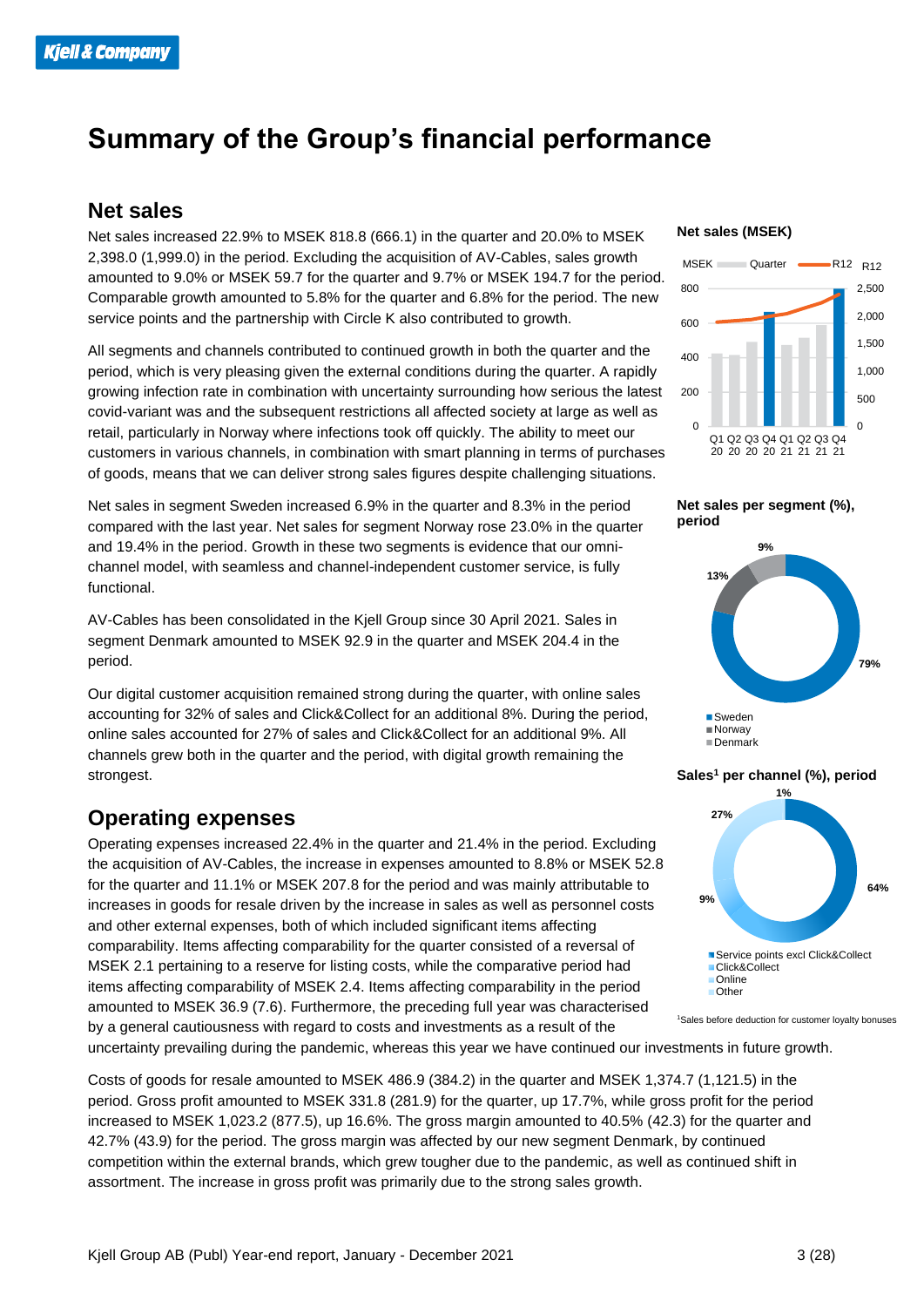Personnel costs amounted to MSEK 129.5 (119.7) for the quarter and MSEK 467.2 (418.1) for the period. The acquisition of AV-Cables resulted in an increase in personnel costs of MSEK 4.9 for the quarter and MSEK 13.4 for the period. Personnel costs for the quarter do not include any items affecting comparability. Items affecting comparability in the period amounted to MSEK 12.1 (1.0). Excluding the acquisition of AV-Cables and items affecting comparability, personnel costs increased MSEK 4.9 in the quarter and MSEK 24.6 in the period, which is a good balance in relation to the increase in gross profit.

Other external expenses amounted to MSEK 76.9 (66.3) for the quarter and MSEK 266.9 (184.9) for the period. The acquisition of AV-Cables resulted in a cost increase of MSEK 14.1 in the quarter and MSEK 33.4 in the period (excluding items affecting comparability from the acquisition). Items affecting comparability for the quarter consisted of a reversal of MSEK 2.1 (that is, income) pertaining to a reserve for listing costs, while the comparative period had an expense of MSEK 2.4 affecting comparability. Items affecting comparability in the period amounted to MSEK 24.8 (9.5) and pertain mainly to preparations ahead of the listing and acquisition-related costs. The increase was also attributable to increased selling and marketing expenses to improve the customer experience and drive growth.

Total depreciation and amortisation for the quarter amounted to MSEK 42.4 (36.3), of which MSEK 4.2 (-) pertained to amortisation of intangible assets from the acquisition of AV-Cables and MSEK 28.9 (27.5) to depreciation of right-of-use assets in accordance with IFRS 16. Total depreciation and amortisation for the period amounted to MSEK 156.1 (139.6), of which MSEK 11.2 (-) pertained to amortisation of intangible assets related to acquisitions and MSEK 111.1 (109.2) to right-of-use assets.

## **Adjusted EBITA**

The Group's adjusted EBITA increased 19.2% to MSEK 87.9 (73.7) in the quarter and 28.1% to MSEK 188.1 (146.9) in the period, corresponding to an adjusted EBITA margin of 10.7% (11.1) for the quarter and 7.8% (7.3) for the period. In addition to the effect of the acquisition of AV-Cables, which amounted to MSEK 15.1 in the quarter and MSEK 28.5 in the period, the earnings improvement in the period was mainly attributable to increased sales and thus higher gross profit combined with strict cost control.

## **Operating profit**

The Group's operating profit (EBIT) amounted to MSEK 85.9 (71.4) for the quarter, corresponding to an operating margin of 10.5% (10.7), and to MSEK 140.0 (139.3) for the period, corresponding to an operating margin of 5.8% (7.0). Items affecting comparability related to the IPO and acquisitions had a significant impact on operating profit in both the quarter and the period.

## **Net financial items**

The Group's net financial items amounted to MSEK -10.7 (-13.2) for the quarter, including MSEK 2.5 (2.4) in interest expenses attributable to lease liabilities. Net financial items for the period amounted to MSEK -59.3 (-61.8), including MSEK 10.1 (10.7) in interest expenses attributable to lease liabilities.

## **Profit**

Profit amounted to MSEK 66.2 (50.1) for the quarter and to MSEK 62.4 (58.8) for the period.

## **Cash flow and financial position**

The Group's cash flow from operating activities amounted to MSEK 144.1 (177.8) for the quarter and MSEK 152.3 (237.0) for the period. The year-on-year decrease in the period was mainly attributable to cautiousness with regards to product sourcing in 2020 in order to protect liquidity during the pandemic as well as a strategic inventory build-up in 2021 to ensure availability given the uncertain situation now facing the world's supply chains. Access to shipping alternatives from Asia has declined significantly during the year, resulting in longer lead times and cost increases. To ensure the availability of our products, particularly ahead of the all-important Christmas shopping

#### **Adjusted EBITA (MSEK)**

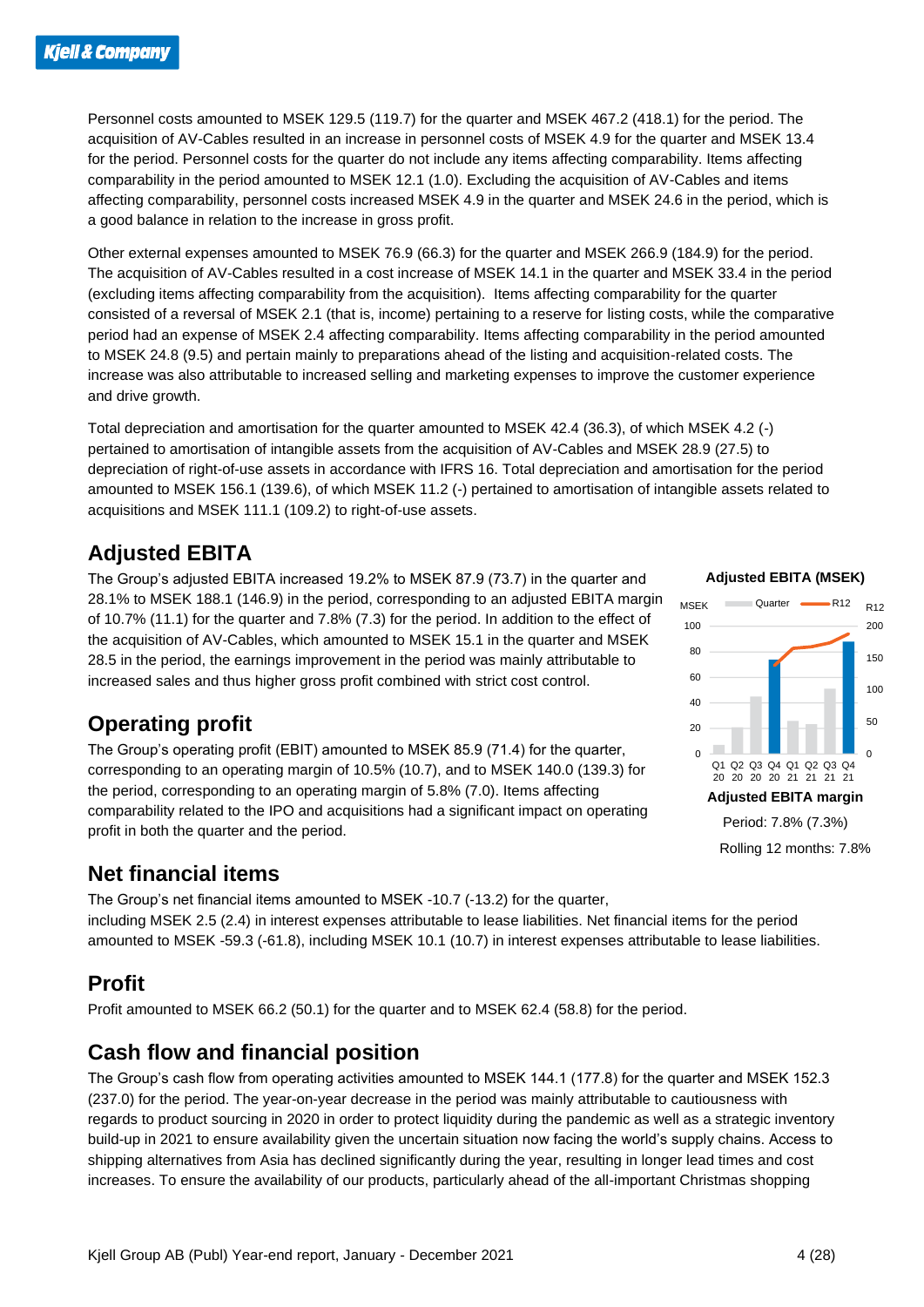period, we moved our product purchases to an earlier date. Simultaneously, longer transit times impacted our inventory turnover, thus further affecting our cash flow. Our increased focus on own-brand products, which are imported directly from China, is increasing our exposure to the ongoing freight problems.

Cash flow from investing activities amounted to MSEK -20.3 (-14.7) for the quarter and MSEK -291.9 (-41.3) for the period. The decrease in the period is mainly attributable to the acquisition of AV-Cables, amounting to MSEK - 242.8.

Cash flow from financing activities amounted to MSEK -11.0 (-48.9) for the quarter and MSEK -10.3 (-149.3) for the period and was mainly attributable to the new share issue in connection with the listing of the company's shares, which amounted to MSEK 377.1 after the deduction of issue costs, and to the refinancing of the Group's credit facilities, with a new financing agreement comprising credit facilities of MSEK 910 signed. In connection with the refinancing, the old loans raised in 2017 were repaid; refer to Note 7 for more information.

The Group's cash and cash equivalents amounted to MSEK 193.8 at the end of the reporting period, compared with MSEK 340.4 at the beginning of the year.

The Group's financial net debt amounted to MSEK 402.3 at the end of the period, compared with MSEK 529.4 at the beginning of the year, corresponding to financial net debt in relation to adjusted EBITDAaL (rolling 12 months)<sup>1</sup> of 1.7x.

The Group's equity amounted to MSEK 889.4 at the end of the reporting period, compared with MSEK 369.3 at the beginning of the year.

### **Significant events during and after the fourth quarter of 2021**

On 20 October, Kjell & Company was named "Omni-Channel of the Year" at the 2021 Retail Awards. This competition is organised by the Swedish Trade Federation and the leading trade news channel Market, which have been celebrating high performers within Swedish retail since 2008.

Establishment of new service points during the quarter began in October, with openings in Fredriksstad and Trondheim. In November, a service point was opened at the Grand Samarkand shopping centre in Växjö, Sweden and on Linnégatan in Gothenburg. The last store establishment of the year was on Carlsgatan at Malmö Central Station on 10 December.

In 2022, the year's first establishments were made in Trondheim City Syd on 11 February and in Oslo on 25 February.

Additionally, openings have been planned in Ängelholm for the first quarter. There are plans for additional establishments in Trondheim in the second quarter and in Stavanger in the third quarter.

During the quarter, all markets experienced the highest rate of infection yet during the pandemic, with subsequent restrictions. However, after the end of the quarter, the majority of restrictions had been lifted in all markets.

### **Financial targets**

The Group has the following financial targets:

#### **NET SALES**

Net sales to reach at least SEK 4 billion by the 2025 financial year.

#### **PROFITABILITY:**

Adjusted EBITA margin of 8% in the medium term.

<sup>&</sup>lt;sup>1</sup> Including adjusted EBITDAaL for the periods in which acquired companies were not included in the Group's consolidated financial statements for the most recent 12-month period. Refer to the section "Definitions – Alternative performance measures" for more information.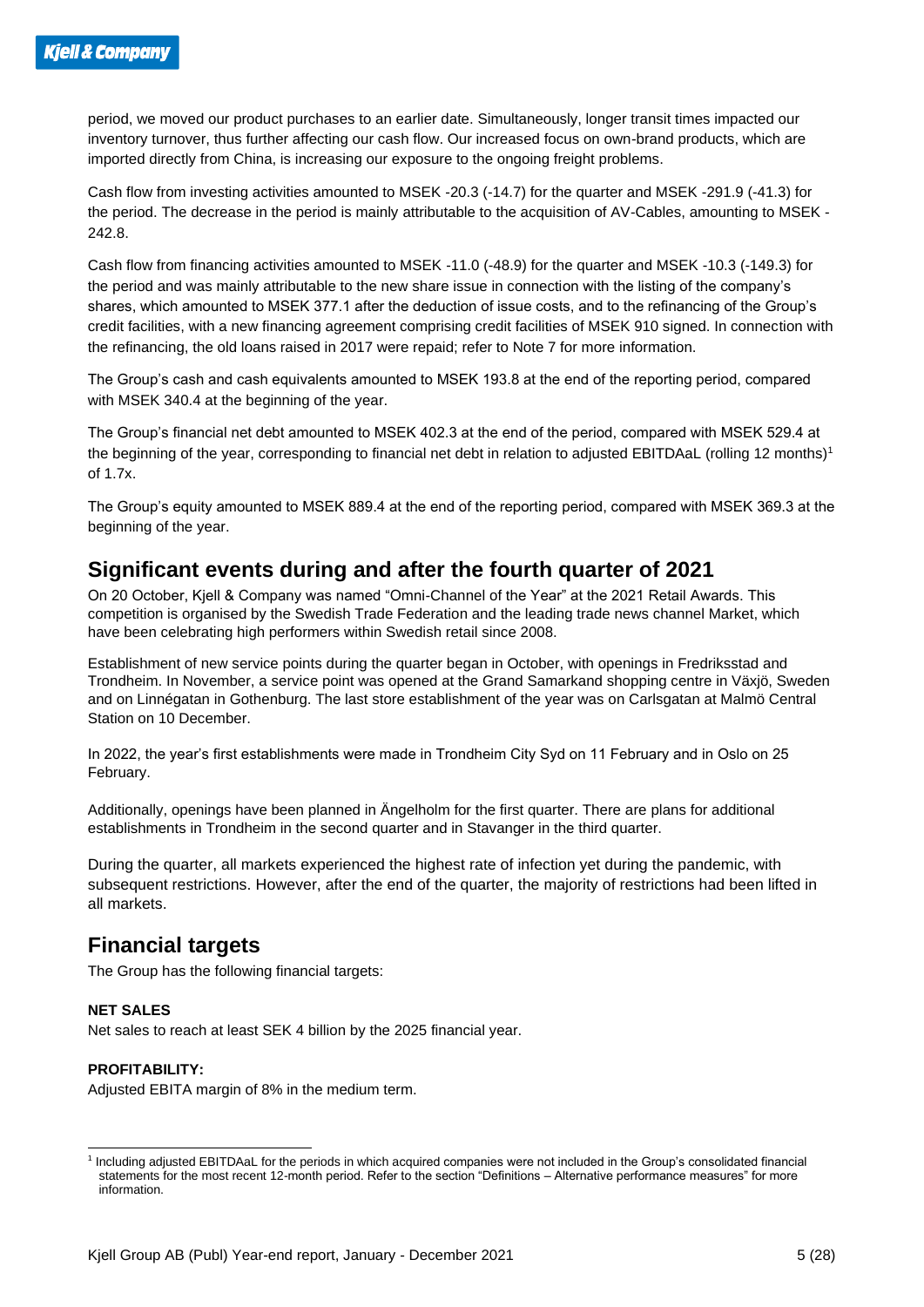#### **CAPITAL STRUCTURE**

Financial net debt in relation to EBITDAaL (rolling 12 months) should be below 2.5x.

#### **DIVIDEND POLICY:**

To pay a dividend of at least 60% of net profit, considering the Group's financial position, acquisition opportunities and future growth prospects.

### **Parent Company**

The object of the Parent Company's operations is to own and manage shares in subsidiaries and to provide intra-Group services.

The Parent Company's net sales amounted to MSEK 3.9 (-) for the quarter and MSEK 5.5 (-) for the period and pertain entirely to intra-Group invoicing. The Parent Company reported a loss after financial items of MSEK -5.5 (- 4.4) for the quarter and MSEK -40.8 (-4.5) for the period, which was primarily attributable to costs associated with the preparations for the IPO. The Group's financing is raised in the Parent Company.

### **Kjell Group AB's Annual General Meeting**

Kjell Group AB's 2022 Annual General Meeting will be held on 19 May in Malmö. The Board's proposal for the Meeting is that profit for the 2021 financial year be carried forward and that no dividend for the 2021 financial year be paid. Furthermore, a proposal for adoption of principles for the Nomination Committee will be put forward.

### **Share**

Kjell Group AB's (publ) share is listed on Nasdaq First North Growth Market under the ticker KJELL, with the ISIN SE0016797591. As of the listing on 16 September 2021, the share price was SEK 55. The share price on the final day of trading during the period was SEK 59.3. The highest price paid, SEK 71.4, and lowest price paid, SEK 55.5, were quoted on 16 September and 20 December, respectively.

A total of 6,246,075 shares were traded during the quarter, corresponding to a turnover rate of 20% during the measurement period.

As of 31 December 2021, Kjell Group AB (publ) had approximately 4,500 shareholders, the largest of which were FSN Capital (22.87%), Fosielund Holding (7.06%), AMF Pension & Fonder (6.95%), Christian Damgaard Møller (4.76%) and Nordea Fonder (4.32%).

The number of shares issued as of 31 December 2021 was 31,151,514, all of which were common shares.

For more information, visit www.kjellgroup.com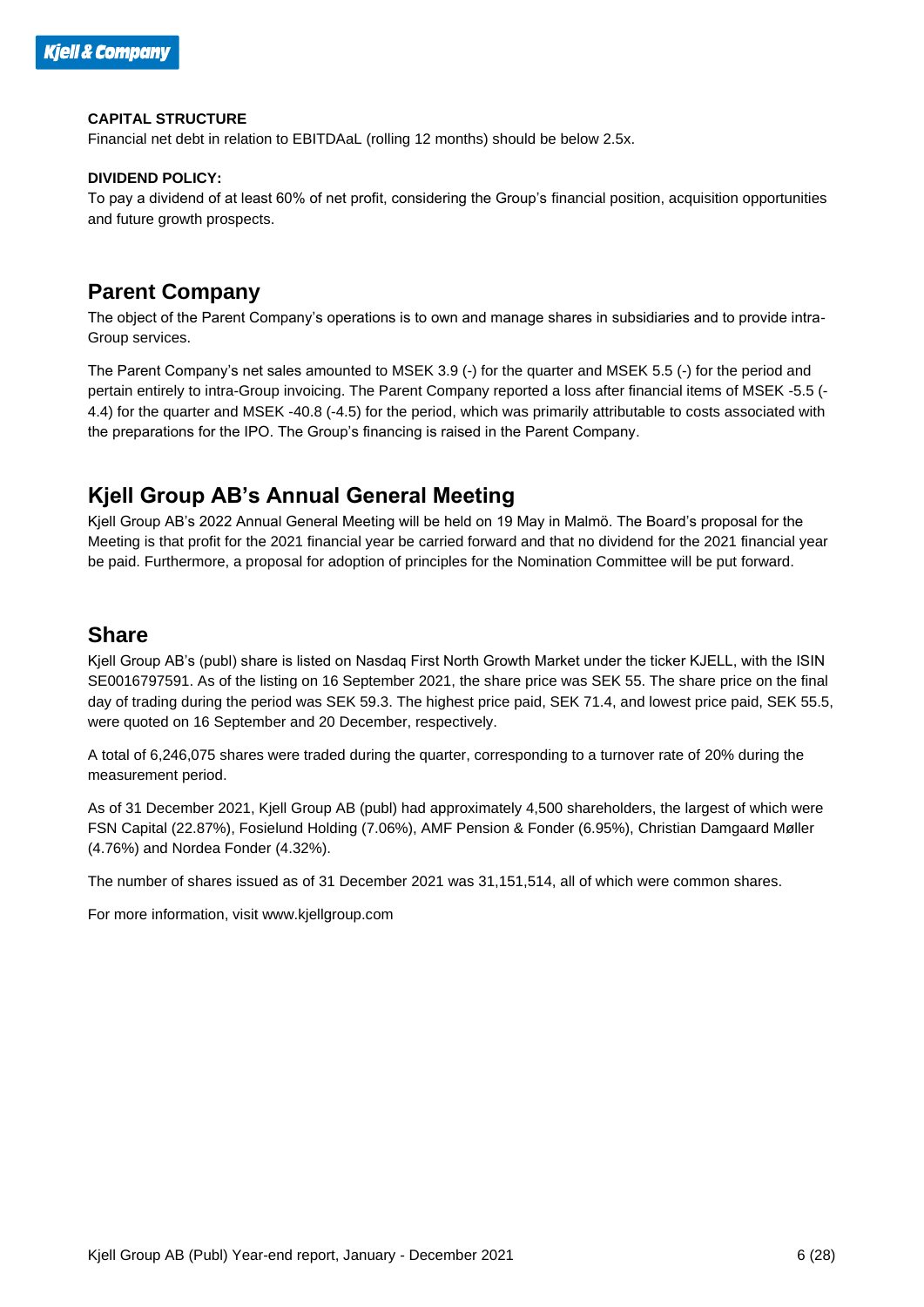## **Condensed consolidated statement of profit or loss**

|                                                                |             | Q4         |            | Jan-Dec      |              |  |
|----------------------------------------------------------------|-------------|------------|------------|--------------|--------------|--|
| <b>TSEK</b>                                                    | <b>Note</b> | 2021       | 2020       | 2021         | 2020         |  |
| <b>Operating income</b>                                        |             |            |            |              |              |  |
| Net sales                                                      | 5           | 818,791    | 666,138    | 2,398,033    | 1,999,000    |  |
| Other operating income                                         |             | 4,209      | 7,501      | 10,366       | 8,709        |  |
|                                                                |             | 823,000    | 673,639    | 2,408,399    | 2,007,709    |  |
| <b>Operating expenses</b>                                      |             |            |            |              |              |  |
| Goods for resale                                               |             | $-486,953$ | $-384,242$ | $-1,374,762$ | $-1,121,524$ |  |
| Personnel costs                                                |             | $-129,536$ | $-119,732$ | $-467,241$   | $-418,134$   |  |
| Other external expenses                                        |             | $-76,986$  | $-66,304$  | $-266,916$   | $-184,917$   |  |
| Other operating expenses                                       |             | $-1,288$   | 4,304      | $-3,354$     | $-4,201$     |  |
| Depreciation/amortisation of tangible and<br>intangible assets |             | $-42,374$  | $-36,293$  | $-156, 101$  | $-139,617$   |  |
| <b>Operating profit</b>                                        |             | 85,863     | 71,372     | 140,025      | 139,316      |  |
| <b>Financial items</b>                                         |             |            |            |              |              |  |
| Financial income                                               |             | 3          | 4          | 3            | 6            |  |
| Financial expenses                                             |             | $-10,676$  | $-13,242$  | $-59,350$    | $-61,805$    |  |
| Net financial items                                            |             | $-10,673$  | $-13,238$  | $-59,347$    | $-61,799$    |  |
| Profit (loss) before tax                                       |             | 75,190     | 58,134     | 80,678       | 77,517       |  |
| Income tax                                                     |             | $-8,984$   | $-8,062$   | $-18,259$    | $-18,679$    |  |
| Net profit (loss) for the period                               |             | 66,206     | 50,072     | 62,419       | 58,838       |  |
| Net profit (loss) for the period attributable to:              |             |            |            |              |              |  |
| Parent Company's shareholders                                  |             | 66,206     | 50,072     | 62,419       | 58,838       |  |
| Net profit (loss) for the period                               |             | 66,206     | 50,072     | 62,419       | 58,838       |  |
| Earnings (loss) per share                                      |             |            |            |              |              |  |
| Basic earnings (loss) per share, SEK*                          | 6           | 2.13       | 3.40       | 1.75         | 1.43         |  |
| Diluted earnings (loss) per share, SEK*                        | 6           | 2.13       | 3.40       | 1.75         | 1.43         |  |

*\* Earnings per share excl. the cumulative dividend (after tax) that accrues on the preference shares described in Note 6 amounted to SEK 2.13 (4.37) for the quarter and SEK 3.71 (5.13) for the period*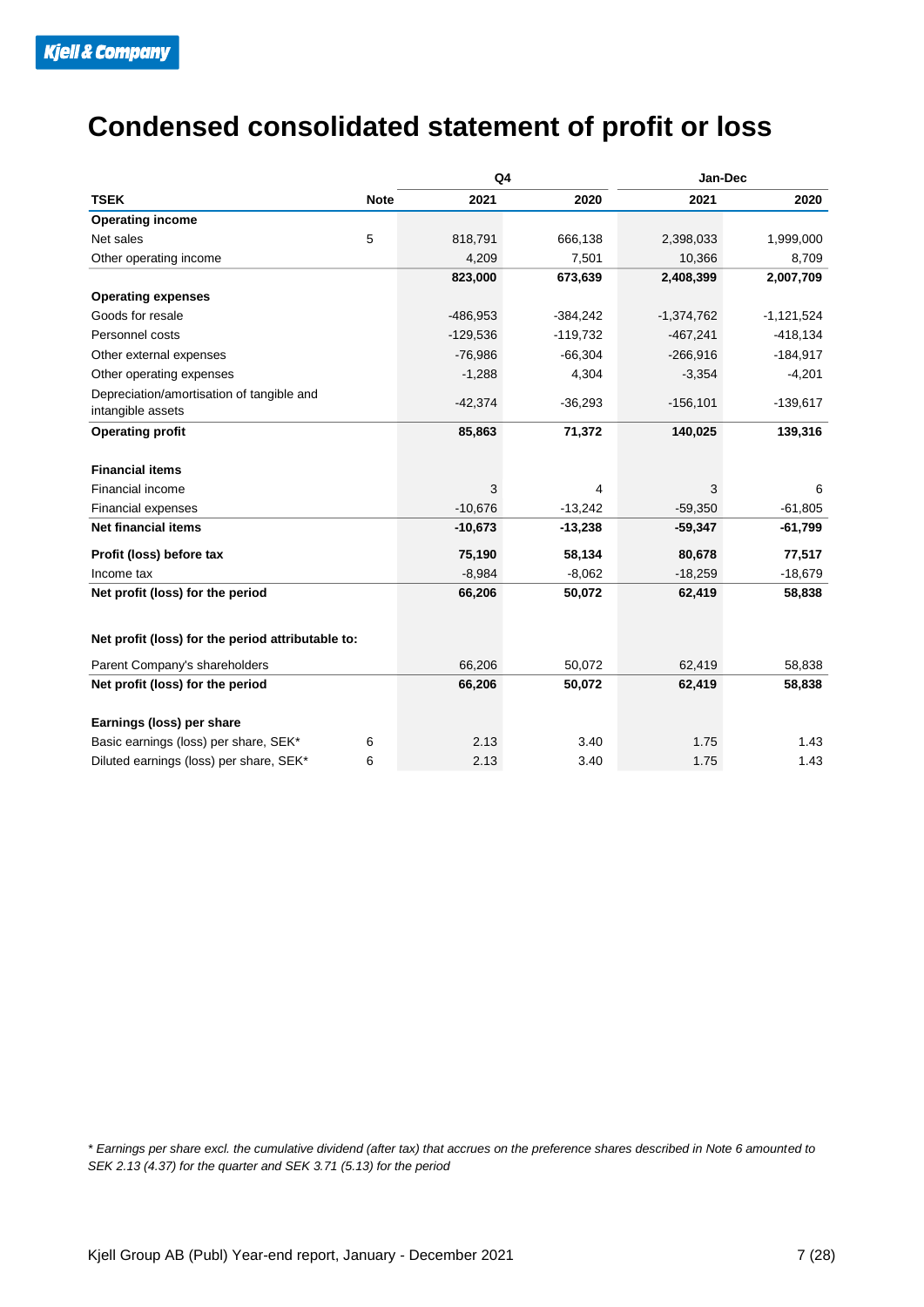## **Condensed consolidated statement of profit or loss and other comprehensive income**

|                                                                                                        | Q4     |        | Jan-Dec |          |  |
|--------------------------------------------------------------------------------------------------------|--------|--------|---------|----------|--|
| <b>TSEK</b>                                                                                            | 2021   | 2020   | 2021    | 2020     |  |
| Net profit (loss) for the period                                                                       | 66,206 | 50,072 | 62,419  | 58,838   |  |
| Other comprehensive income                                                                             |        |        |         |          |  |
| Items that are or may be reclassified subsequently to<br>profit or loss                                |        |        |         |          |  |
| Exchange differences of foreign operations                                                             | 5,744  | 2,358  | 5,483   | $-1,160$ |  |
| Cash flow hedges                                                                                       | 95     | 14     | 95      | 296      |  |
| Tax attributable to items that have been or may be<br>reclassified to net profit (loss) for the period | $-16$  | $-14$  | $-16$   | $-63$    |  |
| Items that will not be reclassified to profit or loss                                                  |        |        |         |          |  |
| Other comprehensive income for the period                                                              | 5,823  | 2,358  | 5,562   | -927     |  |
| Total comprehensive income for the period                                                              | 72,029 | 52,430 | 67,981  | 57,911   |  |
| Comprehensive income for the period attributable<br>to:                                                |        |        |         |          |  |
| Parent Company's shareholders                                                                          | 72,029 | 52,430 | 67,981  | 57,911   |  |
| Total comprehensive income for the period                                                              | 72,029 | 52,430 | 67,981  | 57,911   |  |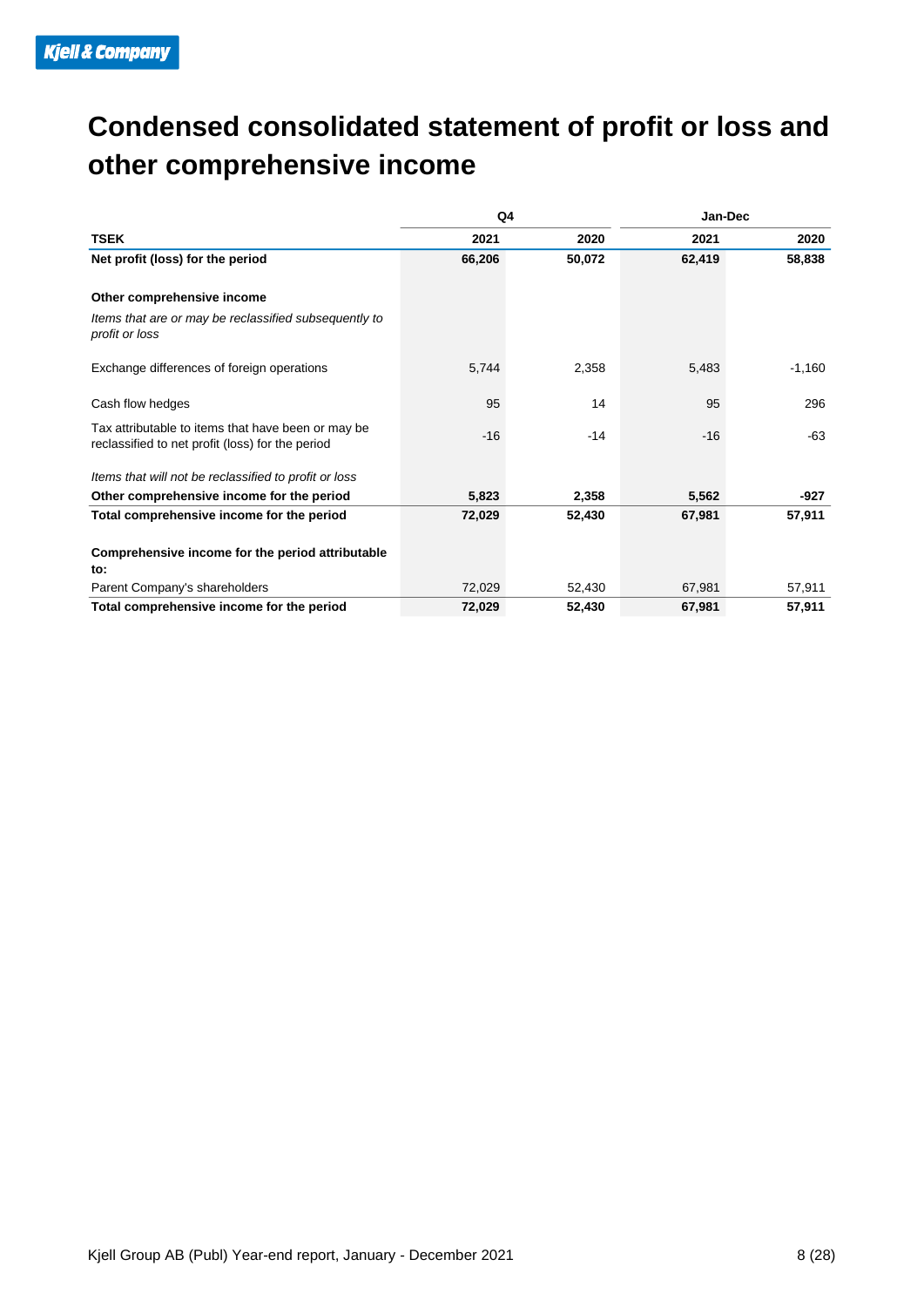## **Condensed consolidated statement of financial position**

|                                                              | 31 Dec    |           |  |
|--------------------------------------------------------------|-----------|-----------|--|
| <b>TSEK</b><br><b>Note</b>                                   | 2021      | 2020      |  |
| <b>Assets</b>                                                |           |           |  |
| Intangible assets                                            | 1,360,084 | 1,000,104 |  |
| Tangible assets                                              | 92,034    | 49,861    |  |
| Right-of-use assets                                          | 266,024   | 270,927   |  |
| Deferred tax assets                                          | 433       | 25        |  |
| <b>Total non-current assets</b>                              | 1,718,575 | 1,320,917 |  |
|                                                              |           |           |  |
| Inventory                                                    | 545,737   | 408,825   |  |
| Tax assets                                                   | 27,106    | 17,268    |  |
| Accounts receivable                                          | 26,687    | 24,337    |  |
| Prepaid expenses and accrued income                          | 45,434    | 31,814    |  |
| Other receivables                                            | 7,355     | 1,103     |  |
| Cash and cash equivalents                                    | 193,770   | 340,422   |  |
| <b>Total current assets</b>                                  | 846,089   | 823,769   |  |
| <b>Total assets</b>                                          | 2,564,664 | 2,144,686 |  |
| <b>Equity</b>                                                |           |           |  |
| Share capital                                                | 515       | 162       |  |
| Other contributed capital                                    | 453,978   | 1,999     |  |
| Reserves                                                     | 5,684     | 122       |  |
| Retained earnings including net profit (loss) for the period | 429,270   | 367,045   |  |
| Equity attributable to Parent Company's shareholders         | 889,447   | 369,328   |  |
| <b>Total equity</b>                                          | 889,447   | 369,328   |  |
|                                                              |           |           |  |
| <b>Liabilities</b>                                           |           |           |  |
| $\overline{7}$<br>Non-current interest-bearing liabilities   | 446,909   | 843,839   |  |
| Non-current lease liabilities                                | 158,750   | 156,539   |  |
| Other non-current liabilities                                | 1,496     | 102       |  |
| Deferred tax liabilities                                     | 130,086   | 111,646   |  |
| <b>Total non-current liabilities</b>                         | 737,241   | 1,112,126 |  |
|                                                              |           |           |  |
| $\overline{7}$<br>Current interest-bearing liabilities       | 149,200   | 26,000    |  |
| <b>Current lease liabilities</b>                             | 103,318   | 116,308   |  |
| Accounts payable                                             | 377,181   | 314,953   |  |
| <b>Tax liabilities</b>                                       | 39,853    | 30,561    |  |
| Other liabilities<br>8                                       | 151,781   | 67,618    |  |
| Accrued expenses and deferred income                         | 109,278   | 101,486   |  |
| Provisions                                                   | 7,365     | 6,306     |  |
| <b>Total current liabilities</b>                             | 937,976   | 663,232   |  |
| <b>Total liabilities</b>                                     | 1,675,217 | 1,775,358 |  |
| <b>Total equity and liabilities</b>                          | 2,564,664 | 2,144,686 |  |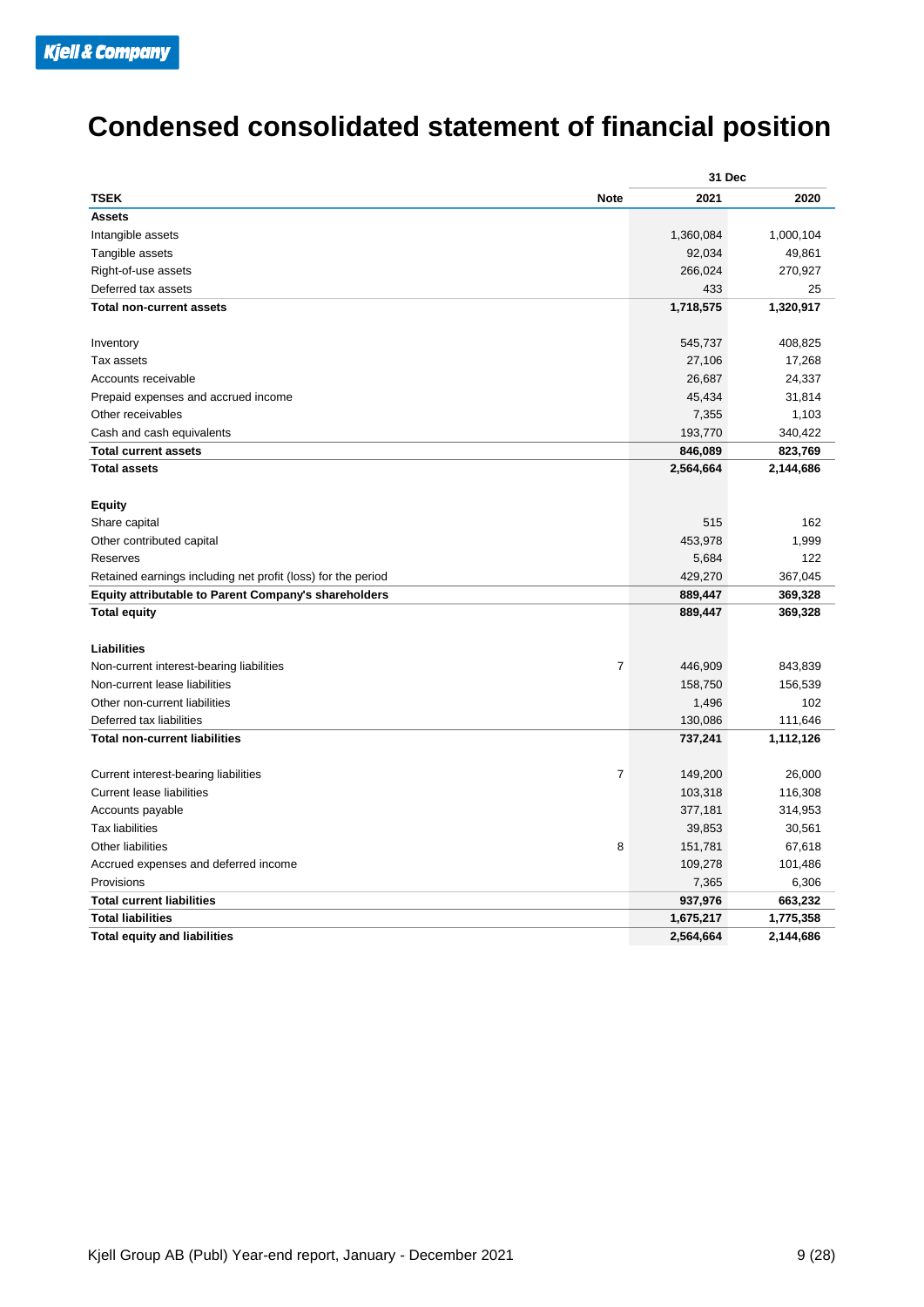## **Condensed consolidated statement of changes in equity**

|                                                                | Equity attributable to Parent Company's shareholders |                                 |                               |                  |                                                                                |                     |  |  |  |  |
|----------------------------------------------------------------|------------------------------------------------------|---------------------------------|-------------------------------|------------------|--------------------------------------------------------------------------------|---------------------|--|--|--|--|
| <b>TSEK</b>                                                    | <b>Share</b><br>capital                              | Other<br>contributed<br>capital | <b>Translation</b><br>reserve | Hedge<br>reserve | <b>Retained</b><br>earnings<br>incl. net<br>profit (loss)<br>for the<br>period | <b>Total equity</b> |  |  |  |  |
| Balance at 1 Jan 2021                                          | 162                                                  | 1,999                           | 201                           | $-79$            | 367,045                                                                        | 369,328             |  |  |  |  |
| Transactions with owners of the<br>company                     |                                                      |                                 |                               |                  |                                                                                |                     |  |  |  |  |
| Offset issue and settlement of Promissory<br>note <sup>1</sup> | 16                                                   | 69,678                          |                               |                  |                                                                                | 69,694              |  |  |  |  |
| Bonus issue <sup>2</sup>                                       | 389                                                  |                                 |                               |                  | $-389$                                                                         |                     |  |  |  |  |
| New share issue <sup>3</sup>                                   | 143                                                  | 381,661                         |                               |                  |                                                                                | 381,804             |  |  |  |  |
| Redection of preference shares <sup>4</sup>                    | $-195$                                               |                                 |                               |                  | 195                                                                            |                     |  |  |  |  |
| Incentive programme                                            |                                                      | 640                             |                               |                  |                                                                                | 640                 |  |  |  |  |
| Comprehensive income for the period                            |                                                      |                                 |                               |                  |                                                                                |                     |  |  |  |  |
| Net profit (loss) for the period                               |                                                      |                                 |                               |                  | 62,419                                                                         | 62,419              |  |  |  |  |
| Other comprehensive income for the period                      |                                                      |                                 | 5,483                         | 79               |                                                                                | 5,562               |  |  |  |  |
| Total comprehensive income for the<br>period                   |                                                      |                                 | 5,483                         | 79               | 62,419                                                                         | 67,981              |  |  |  |  |
| Closing balance 31 Dec 2021                                    | 515                                                  | 453,978                         | 5,684                         |                  | 429,270                                                                        | 889,447             |  |  |  |  |
|                                                                |                                                      |                                 |                               |                  |                                                                                |                     |  |  |  |  |
| Balance at 1 Jan 2020                                          | 162                                                  | 1,999                           | 1,361                         | $-312$           | 308,207                                                                        | 311,417             |  |  |  |  |
| Comprehensive income for the period                            |                                                      |                                 |                               |                  |                                                                                |                     |  |  |  |  |
| Net profit (loss) for the period                               |                                                      |                                 |                               |                  | 58,838                                                                         | 58,838              |  |  |  |  |
| Other comprehensive income for the period                      |                                                      |                                 | $-1,160$                      | 233              |                                                                                | $-927$              |  |  |  |  |
| Total comprehensive income for the<br>period                   |                                                      |                                 | $-1,160$                      | 233              | 58,838                                                                         | 57,911              |  |  |  |  |
| Closing balance 31 Dec 2020                                    | 162                                                  | 1,999                           | 201                           | $-79$            | 367,045                                                                        | 369,328             |  |  |  |  |

1) Pertains to the offset issue and settlement of a promissory note. Both transactions were attributable to the acquisition of AV-Cables; refer to Note 11 for more information.

2) Pertains to a bonus issue of TSEK 39 carried out in connection with the withdrawal of preference shares and to a bonus issue of TSEK 350 carried out in connection with a share split.

3) Pertains to a new share issue in connection with the listing of the company's shares on Nasdaq First North Growth Market. The issue amount of TSEK 400,000 was recognised net after the deduction of issue costs of TSEK 22,917 and tax effects of TSEK 4,721. 4) Reduction of share capital through the withdrawal preference shares.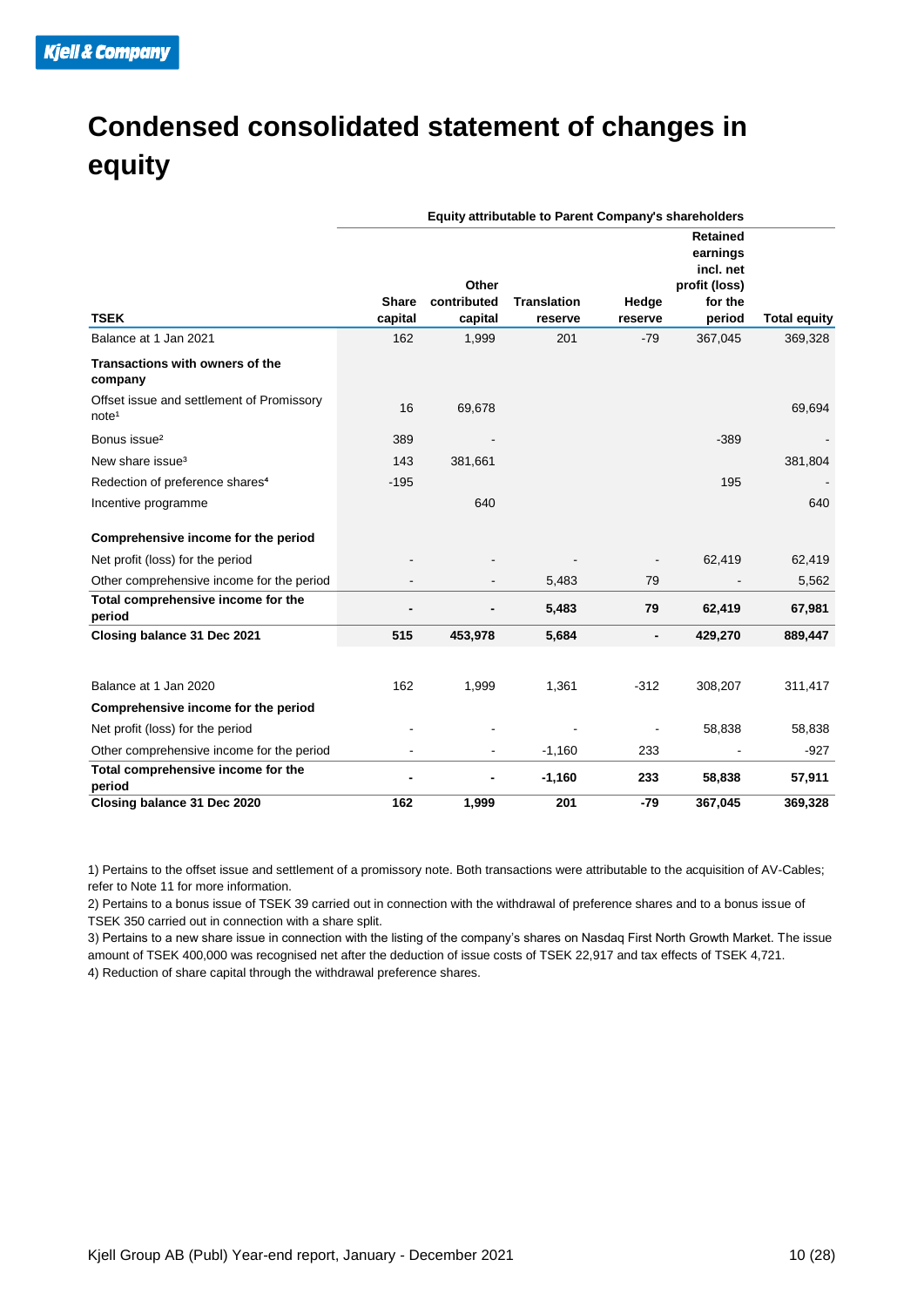## **Condensed consolidated statement of cash flows**

|                                                             | Q4        |           | Jan-Dec    |            |  |
|-------------------------------------------------------------|-----------|-----------|------------|------------|--|
| <b>TSEK</b>                                                 | 2021      | 2020      | 2021       | 2020       |  |
| Cash flow from operating activities                         |           |           |            |            |  |
| Profit (loss) before tax                                    | 75,190    | 58,134    | 80,678     | 77,517     |  |
| Adjustments for non-cash items                              | 45,220    | 36,296    | 162,702    | 161,895    |  |
| Income tax paid                                             | 486       | 10,537    | $-33,168$  | $-14,329$  |  |
|                                                             | 120,896   | 104,967   | 210,212    | 225,083    |  |
| Increase $(-)/$ decrease $(+)$ in inventories               | $-3,171$  | $-26,044$ | $-107,343$ | $-32,639$  |  |
| Increase (-)/decrease (+) in operating receivables          | $-19,010$ | $-25,193$ | $-14,631$  | $-16,265$  |  |
| Increase (+)/decrease (-) in operating liabilities          | 45,357    | 124,065   | 64,051     | 60,800     |  |
| Cash flow from operating activities                         | 144,072   | 177,795   | 152,289    | 236,979    |  |
|                                                             |           |           |            |            |  |
| <b>Investing activities</b>                                 |           |           |            |            |  |
| Acquisition of tangible assets                              | $-18,502$ | $-10,279$ | $-31,685$  | $-26,220$  |  |
| Acquisition of intangible assets                            | $-1,821$  | $-4,415$  | $-17,396$  | $-15,031$  |  |
| Acquisition of subsidiaries                                 |           |           | $-242,858$ |            |  |
| Cash flow from investing activities                         | $-20,323$ | $-14,694$ | $-291,939$ | $-41,251$  |  |
| <b>Financing activities</b>                                 |           |           |            |            |  |
| New share issue                                             |           |           | 400,000    |            |  |
| Issue expenses                                              | $-5,549$  |           | $-22,917$  |            |  |
| Proceeds of loans                                           | 60,000    |           | 723,743    | 150,000    |  |
| Repayment of loans                                          | $-35,022$ | $-13,000$ | $-991,750$ | $-176,000$ |  |
| Repayment of lease liabilities                              | $-30,506$ | $-35,900$ | $-119,326$ | $-123,339$ |  |
| Cash flow from financing activities                         | $-11,077$ | $-48,900$ | $-10,250$  | $-149,339$ |  |
| Cash flow for the period                                    | 112,672   | 114,201   | $-149,900$ | 46,389     |  |
| Cash and cash equivalents at the beginning of the<br>period | 80,868    | 225,983   | 340,422    | 299,403    |  |
| Exchange rate differences in cash and cash equivalents      | 230       | 238       | 3,248      | $-5,370$   |  |
| Cash and cash equivalents at the end of the period          | 193,770   | 340,422   | 193,770    | 340,422    |  |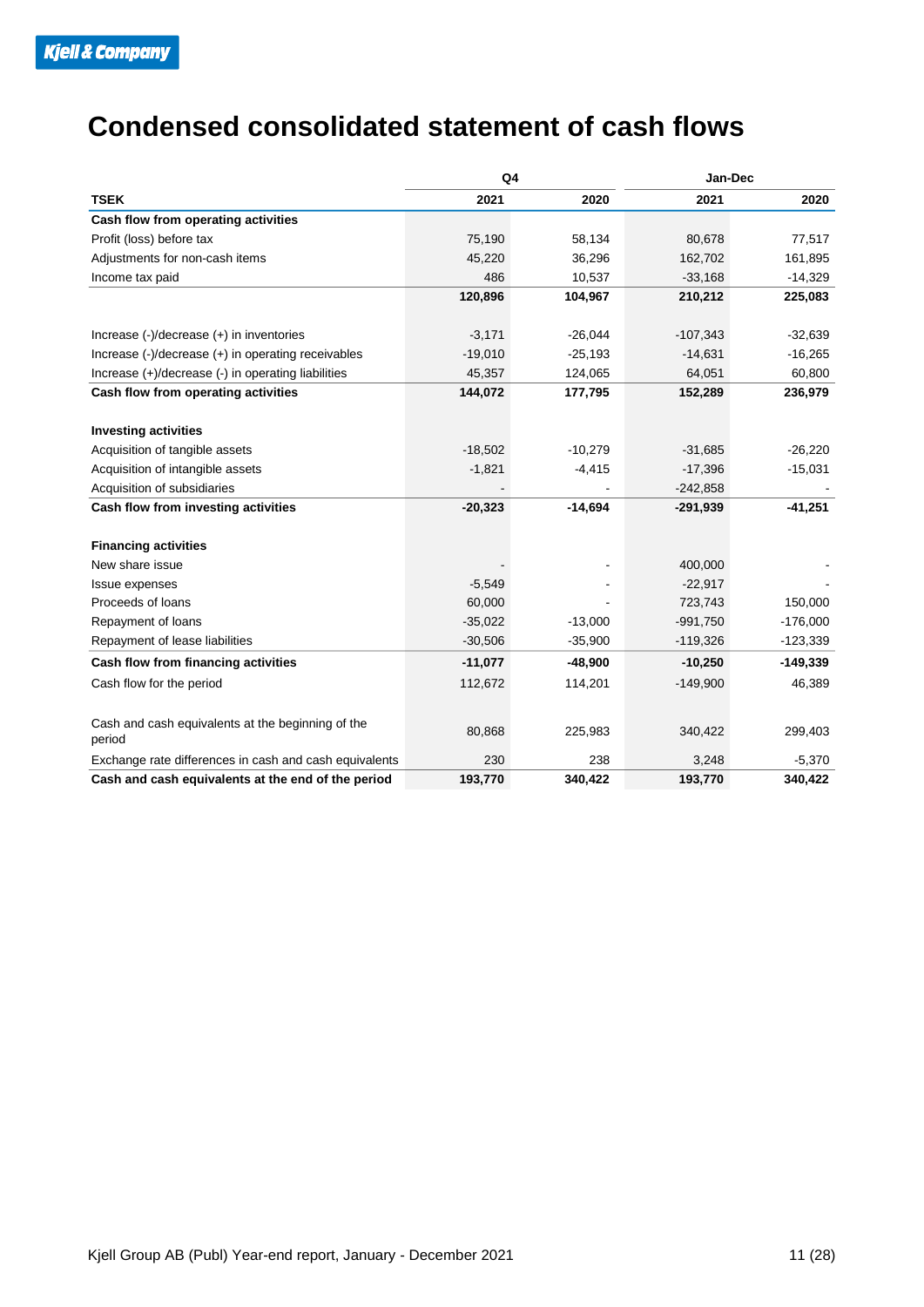## **Condensed notes to the financial statements**

#### **Not 1 General information**

Kjell Group AB (publ) (the "company"), Corp. Reg. No. 559115-8448, is a company with its registered offices in Malmö, Sweden. These consolidated interim financial statements for the Group ("interim report") for the period January–December 2021 encompass the company and its subsidiaries, referred to jointly below as the "Group." The Group's consolidated accounting currency is SEK. All of the amounts are presented in thousands of SEK (TSEK), unless otherwise stated.

#### **Not 2 Accounting policies**

This interim report has been prepared in accordance with IAS 34 *Interim Financial Reporting* and the applicable provisions in the Swedish Annual Accounts Act, and should be read together with the Group's annual reports for 2018–2020. The interim report for the Parent Company has been prepared in accordance with Chapter 9 of the Swedish Annual Accounts Act, *Interim Report*. This interim report does not contain all the information required for comprehensive reporting in accordance with IFRS. However, explanatory notes have been included to explain events and transactions that are material for understanding the changes in the Group's financial position and performance. The accounting policies applied in this interim report are the same as those applied in the annual reports for 2018–2020 for both the Group and the Parent Company. The Group did not apply any new IFRS or new interpretations published by the IFRS Interpretations Committee in advance. Issued standards and interpretations that have not yet come into effect are not expected to have any material impact on the Group.

### **Not 3 Important estimates and judgements**

The management of the Group makes estimates and assumptions about the future, and makes judgements on which accounting policies should be applied to the preparation of the financial statements. Estimates and judgements are reviewed continuously and assumptions are based on historical experience and other factors, including expectations of future events considered reasonable under the prevailing circumstances. The resulting accounting estimates will, by definition, seldom correspond to the actual results. The material estimates made by management when applying the Group's accounting policies and the most important sources of uncertainty in the estimates are the same as those described in Note 30 of the Group's annual reports for 2018–2020. For a description of the effects of the ongoing COVID-19 pandemic on the Group, refer to Note 12.

#### **Not 4 Other disclosures**

#### *Incentive programmes*

An extraordinary general meeting on 15 September 2021 introduced a long-term incentive programme in the form of a performance share savings programme. In order to participate in the long-term incentive programme, participants are required to acquire shares (known as "savings shares") in Kjell Group AB. Participants who retain their savings shares during the vesting period of about three years and remain an employee of Kjell & Company for the entire vesting period will be entitled to receive performance shares free of charge, on the condition that the performance criterion has been fulfilled. The performance criterion refers to the total shareholder return for the company's share during the vesting period of about three years, known as a "TSR Criterion."

Full allotment will result in a dilution of approximately 1.5% of the total number of shares outstanding. The costs for the long-term incentive programme are estimated at approximately MSEK 6.7 excluding social security contributions of about MSEK 3.2.

The long-term incentive programme is recognised in accordance with IFRS 2 *Share-based Payment.* Accordingly, the cost for the programme is recognised over the vesting period of approximately three years. The total cost of IFRS 2 and social security contributions for the interim period amounts to TSEK 854.

### **Not 5 Revenue and operating segments**

The Group's operations are divided into operating segments based on the parts of the organisation monitored by the company's chief operating decision maker, known as the management approach. For the Kjell Group, this means that the Group's operations are divided into three segments: Sweden, Norway and Denmark, which correspond to the operations in each country. The segments encompass sales via service points in Sweden and Norway and online-generated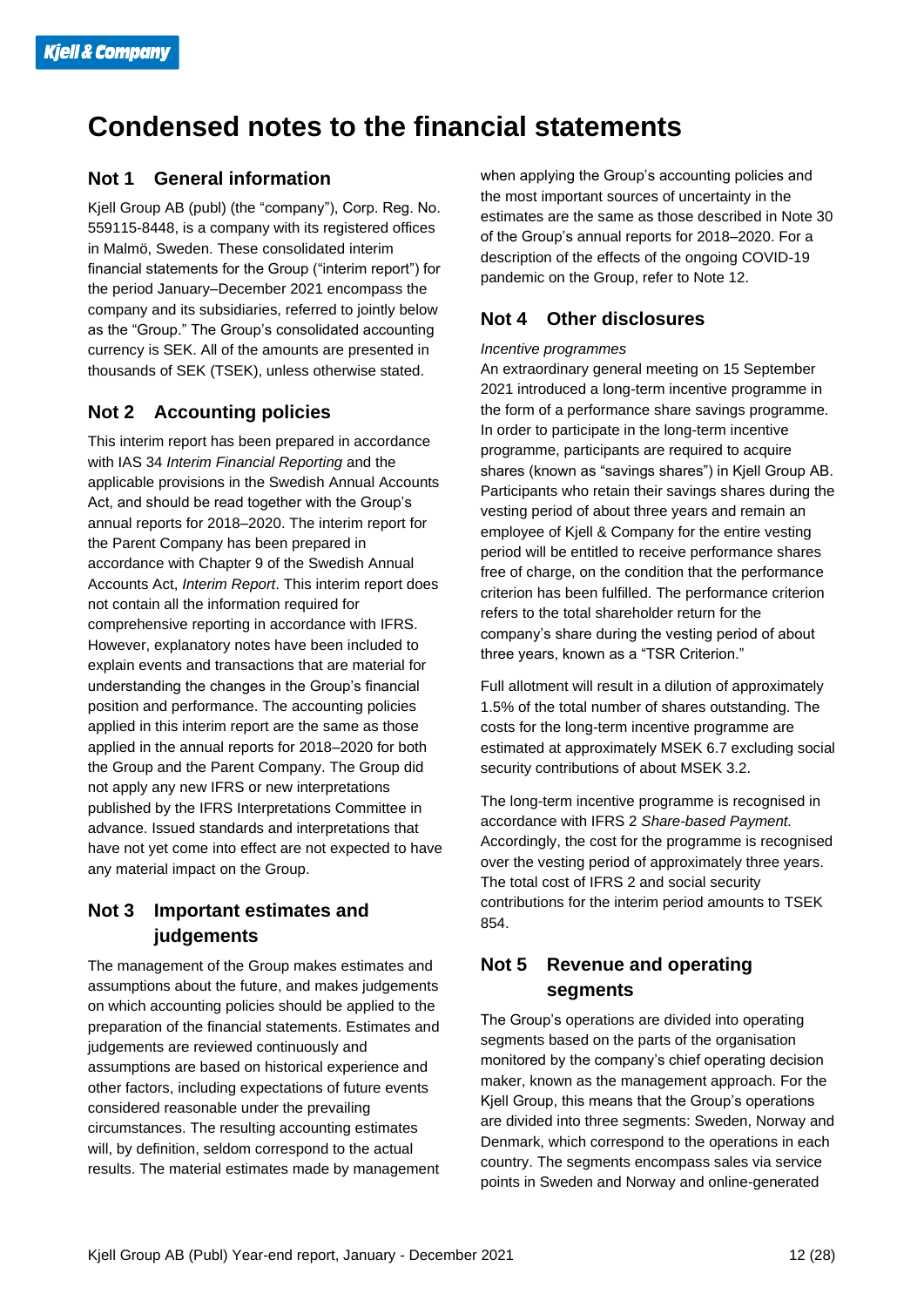sales in each country. Segment Sweden includes costs for Group-wide functions, including the purchasing organisation in Shanghai, since this reflects how the segments are monitored internally by the Group. No sales are conducted between the segments. Accordingly, all revenue for the segments is from sales to external customers. The same accounting policies are applied to the segments as for the Group. The performance measure reported for the segments is "adjusted EBITA."

Information about each reportable segment is provided below.

| Oct-Dec                                                                                 | Sweden<br>Norway |         | <b>Denmark</b> |        | Total          |                          |           |           |
|-----------------------------------------------------------------------------------------|------------------|---------|----------------|--------|----------------|--------------------------|-----------|-----------|
| TSEK                                                                                    | 2021             | 2020    | 2021           | 2020   | 2021           | 2020                     | 2021      | 2020      |
| Net sales                                                                               | 619,683          | 579,840 | 106,184        | 86,298 | 92,924         | $\overline{\phantom{a}}$ | 818,791   | 666,138   |
| Depreciation excl.amortisation on intangible<br>assets related to business combinations | 31,260           | 30,555  | 6,499          | 5,738  | 425            | $\overline{\phantom{a}}$ | 38,184    | 36,293    |
| <b>Adjusted EBITA</b>                                                                   | 63,341           | 66,497  | 9,541          | 7,247  | 15,052         | ٠                        | 87,934    | 73,744    |
| Amortisation on intangible assets related to<br>business combinations                   |                  |         |                |        |                |                          | $-4,190$  |           |
| Items affecting comparability                                                           |                  |         |                |        |                |                          | 2,118     | $-2,372$  |
| <b>Operating profit</b>                                                                 |                  |         |                |        |                |                          | 85,862    | 71,372    |
| Net financial items                                                                     |                  |         |                |        |                |                          | $-10,673$ | $-13,238$ |
| Profit (loss) before tax                                                                |                  |         |                |        |                |                          | 75,189    | 58,134    |
| Jan-Dec                                                                                 | <b>Sweden</b>    |         | Norway         |        | <b>Denmark</b> |                          | Total     |           |

| <b>Jan-Dec</b>                                                                          | Sweden    |           |         | Norway  |         | <b>Denmark</b>           |           | <b>Total</b> |  |
|-----------------------------------------------------------------------------------------|-----------|-----------|---------|---------|---------|--------------------------|-----------|--------------|--|
| <b>TSEK</b>                                                                             | 2021      | 2020      | 2021    | 2020    | 2021    | 2020                     | 2021      | 2020         |  |
| Net sales                                                                               | 1,892,962 | 1,747,236 | 300,696 | 251,764 | 204,375 | $\overline{\phantom{a}}$ | 2,398,033 | 1,999,000    |  |
| Depreciation excl.amortisation on intangible<br>assets related to business combinations | 119,707   | 114.857   | 24.285  | 24,760  | 922     | $\overline{\phantom{a}}$ | 144.914   | 139,617      |  |
| <b>Adjusted EBITA</b>                                                                   | 142,348   | 146,851   | 17,329  | 19      | 28,463  | ۰                        | 188,140   | 146,870      |  |
| Amortisation on intangible assets related to<br>business combinations                   |           |           |         |         |         |                          | $-11,187$ |              |  |
| Items affecting comparability                                                           |           |           |         |         |         |                          | $-36.929$ | $-7,554$     |  |
| <b>Operating profit</b>                                                                 |           |           |         |         |         |                          | 140,024   | 139,316      |  |
| Net financial items                                                                     |           |           |         |         |         |                          | $-59,347$ | $-61,799$    |  |
| Profit (loss) before tax                                                                |           |           |         |         |         |                          | 80,677    | 77,517       |  |

#### **Not 6 Earnings per share**

Earnings per share are calculated as net profit for the period divided by the weighted average number of shares during the period. Prior to the company's IPO on 16 September 2021, there were preference shares that carried entitlement to a cumulative dividend. When calculating earnings per share, the cumulative dividend (after tax) that accrues on the preference shares reduced net profit for the period. In connection with the IPO, these preference shares were converted to common shares or withdrawn. When calculating earnings per share, net profit for

the period has been reduced by the amount of the dividend that had accrued on the preference shares as long as these shares were outstanding.

### **Not 7 Refinancing of the Group**

In connection with the IPO of Kjell Group AB, a new financing agreement comprising credit facilities totalling MSEK 910 was signed. These facilities were provided by Nordea and, along with the proceeds from the new share issue, were used to refinance the Group's existing indebtedness.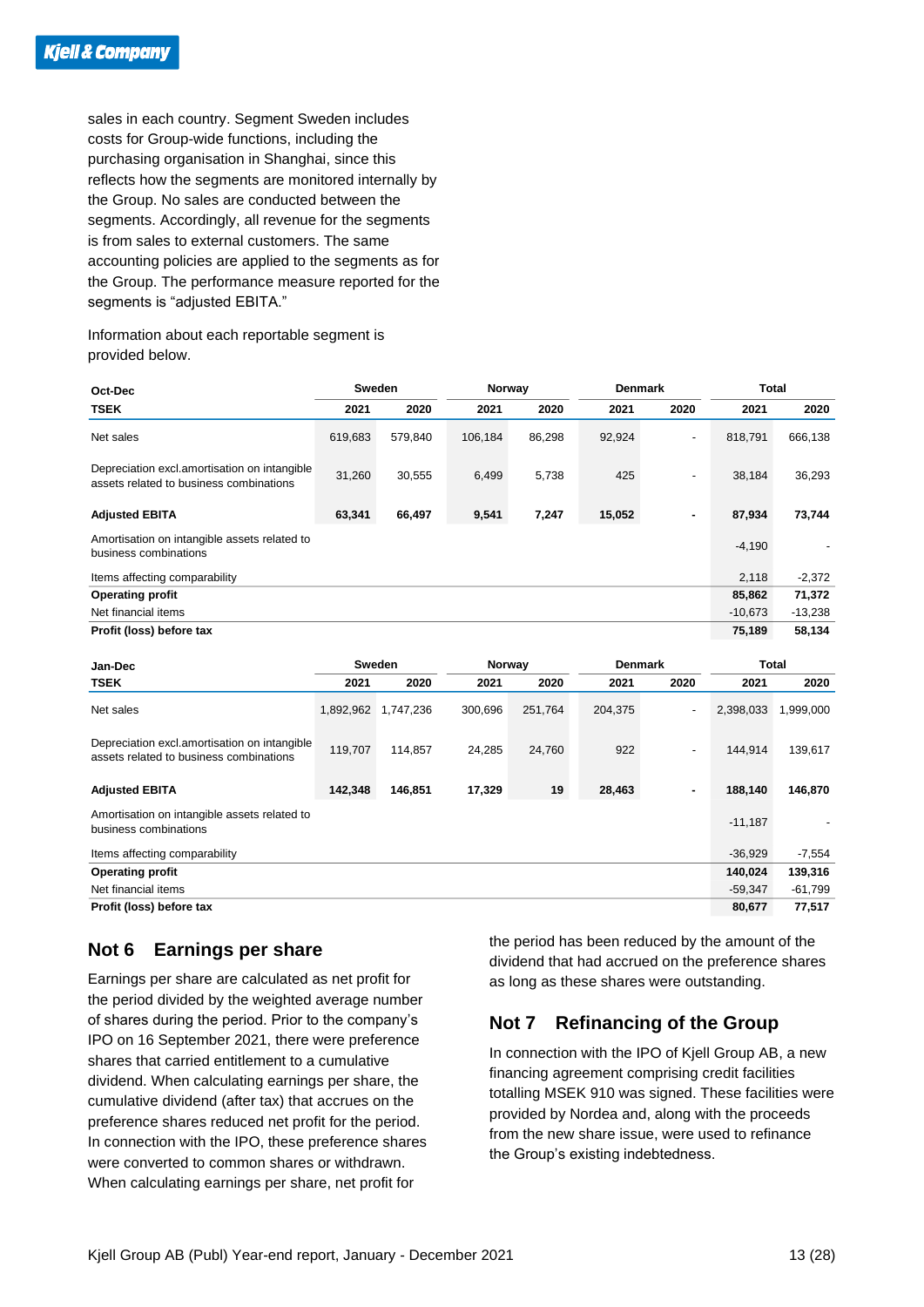The facilities have a term of three years from the settlement date for the allotted shares on 20 September 2021. The Group has the option of two extensions of one year each, subject to the lender accepting such an extension. The facilities will be subject to interest periods of one, two, three or six months. The credit facilities are conditional on the ratio between the Group's total net debt to EBITDA (calculated in accordance with the terms of the credit facilities) not exceeding the levels stipulated in the credit agreement.

As of the reporting date, the Group had met these conditions.

An earlier credit facility was raised in July 2017 and was repaid in full in connection with the signing of the new credit facility. In addition to the credit facility, the Group also had a PIK bond. The bond, which was issued in July 2017, had an original nominal amount of MSEK 165 and a fixed interest rate that was capitalised by the Group issuing new bonds corresponding to the interest rate for the period, in accordance with the loan agreement. The bond matured in conjunction with the signing of a new credit facility as specified above.

### **Not 8 Fair value of financial instruments**

The fair value of the liabilities in the Group's credit facility is estimated at TSEK 599,999 (873,789), compared with the carrying amount of TSEK 596,109 (869,839). The facility bears a floating interest rate plus a margin. Management estimates that there has been no change in credit margins since the loan agreement was signed that could have a material impact on the fair value of the loan. The difference between the fair value and the carrying amount of the bank facilities is thus primarily attributable to the carrying amount of the loan including transaction costs that remain to be amortised as part of the effective interest rate.

The fair value belongs to Level 2 of the fair value hierarchy. The carrying amounts of all other financial liabilities and financial assets are considered to be a reasonable estimate of their fair values. The Group has a financial liability for the contingent earnout linked to the acquisition of AV-Cables. The fair value of the liability for the contingent consideration is based on the present value of the expected payment according to the relevant acquisition agreement. The outcome of the undiscounted fair value of the

earnout was established at MSEK 75.4. Payment of the earnout is scheduled for the first half of 2022. Refer to Note 11 for more information.

#### **31 Dec 2021**

| <b>TSEK</b>              |                | Level 1 Level 2 Level 3 Total |                 |  |
|--------------------------|----------------|-------------------------------|-----------------|--|
| Contingent consideration | $\blacksquare$ |                               | - 75.387 75.387 |  |

**31 Dec 2020**

| TSEK                     |  | Level 1 Level 2 Level 3 Total |  |
|--------------------------|--|-------------------------------|--|
| Contingent consideration |  |                               |  |

| <b>Contingent consideration</b>           | 31 Dec | 31 Dec |      |
|-------------------------------------------|--------|--------|------|
| <b>TSEK</b>                               | 2021   | 2020   | 2020 |
| Balance at the beginning<br>of the period |        |        |      |
| Added through business<br>combinations    | 71,929 |        |      |
| Payments                                  |        |        |      |
| Recognised in profit or<br>loss           |        |        |      |
| Change in fair value                      | 2,853  |        |      |
| Currency effects                          | 605    |        |      |
| Balance at the end of<br>the period       | 75,387 |        |      |

#### **Not 9 Seasonal variations**

The Group's operations are impacted by the effect of seasonal variations on demand and the Group's revenue also displays seasonal variations, with higher sales figures normally reported in the fourth quarter of the financial year compared with other quarters.

#### **Not 10 Risks and uncertainties**

All business operations are associated with risk. Risks can arise due to world events and can impact a specific industry or be more general in nature or impact a specific company. The Group works continuously to identify, measure and manage risks and can, in certain cases, influence the likelihood that a risk-related event will occur.

The Group's performance is largely impacted by consumer behaviour in the markets where it operates, and to be able to continuously provide customers with an attractive offering and thereby ensure the company's competitiveness, it is necessary to understand how the operating environment is changing. The operations that the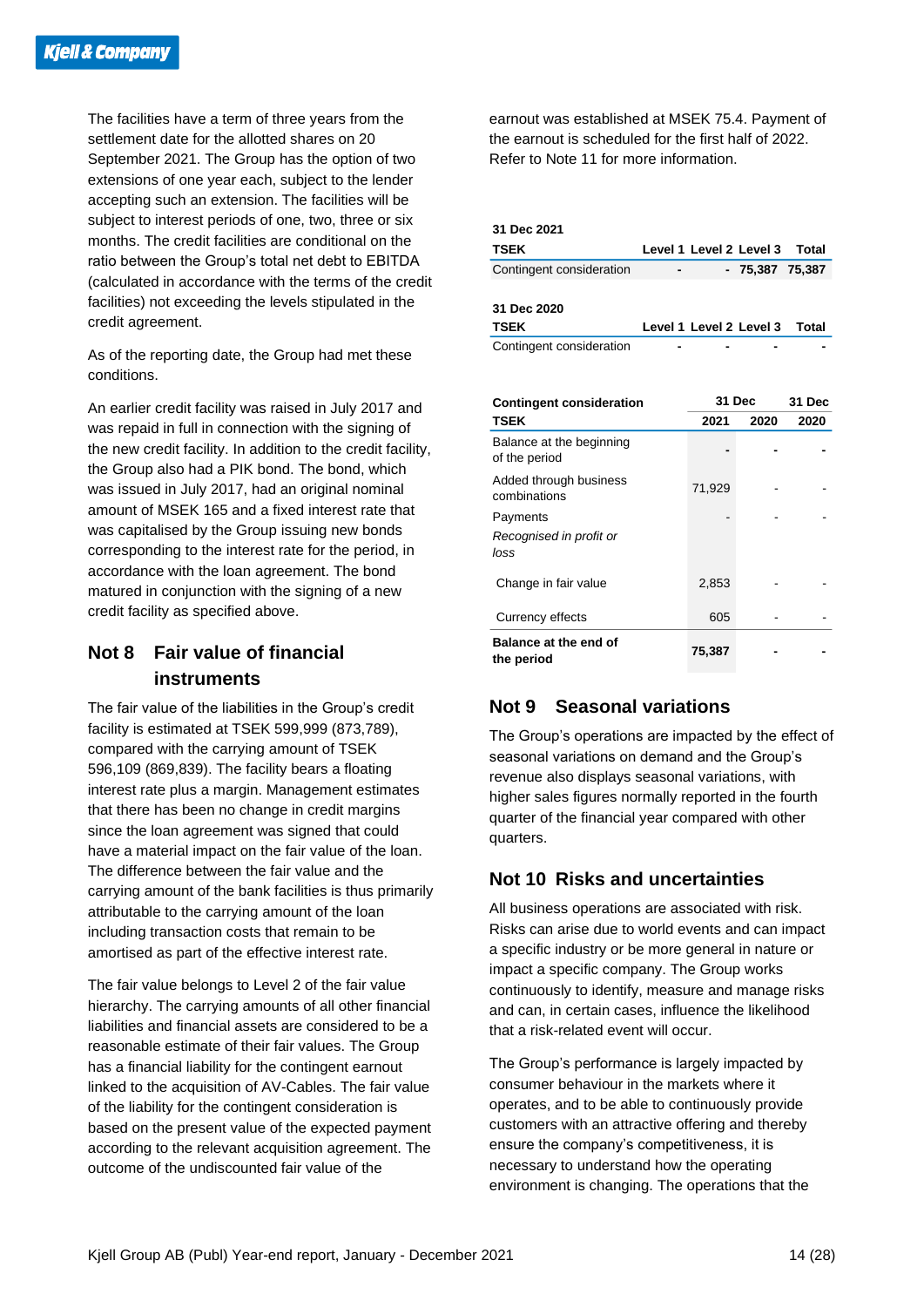Group conducts are associated with risks that could have a negative impact on the Group to varying degrees. These risks are divided into strategic, operating and financial risks.

The Group works to continuously update the Group's risk status following a systematic process whereby risks are identified, assessed and managed. Based on priority, the company focuses on the risks deemed to have the potential to have the greatest negative impact on the operations, and this work forms part of the strategic and operational management of the Group.

From both a short and long-term perspective, strategic risks mainly include risks associated with changes in the operating environment and increased competition, technology shifts and customer purchasing behaviour, market position, product range and offering, and growth. Operating risks mainly comprise risks associated with purchasing, sustainability, IT systems, logistics, key employees, leases, waste and regulatory risks. Financial risks comprise risks associated with currency exposure, undercapitalisation, transport costs, raw material prices and increased payroll costs.

The impact of the COVID-19 pandemic is described in Note 12.

Kjell Group and its group companies have no commercial relations in Russia or Ukraine. However, the situation in Ukraine may lead to indirect effects on world trade.

The Group's Board of Directors and management have reviewed the development of these material risks and uncertainties since the publication of the annual report for 2020 and can confirm that no changes have occurred other than those specified in this interim report.

#### **Not 11 Business combinations**

The Group acquired 100% of the unlisted Danish company AV-Cables.dk on 29 April 2021. The total purchase consideration transferred was TSEK 383,759.

The purchase consideration amounted to MSEK 383.8, of which MSEK 243.8 was paid in cash. MSEK 68.0 will be paid by issuing a promissory note. MSEK 22.4 was reinvested in Kjell Group AB (formerly Kjell HoldCo AB) through an offset issue. The remaining MSEK 45.6 was settled by issuing a promissory note with an interest rate of 10%, which was settled with shares in Kiell Group AB on 17 September 2021. The seller also has the option to receive an earnout of a maximum of MSEK 102.5 on the condition that specific earnings targets have been met. The fair value of the earnout on the acquisition date of 29 April 2021 was deemed to amount to MSEK 71.9.

#### **a) Transferred consideration**

The following table summarises the fair value of the consideration transferred on the acquisition date.

#### **TSEK**

| 383,759 |
|---------|
| 71.929  |
| 45.618  |
| 22,404  |
| 243,808 |
|         |

The fair value of the transferred common shares in Kjell Group AB has been estimated using a multiple valuation to calculate an enterprise value (EV) reduced by net debt. The EV has thereafter been reduced by the value of the preference shares to arrive at a fair value of the common shares.

#### **b) Contingent consideration**

The acquisition agreement states that a contingent earnout is to be paid to the former owners of AV-Cables depending on the earnings performance of AV-Cables in 2021. The maximum consideration that may be paid under the transfer agreement amounts to MSEK 102.5. The minimum amount that may be paid is SEK 0. The outcome of the undiscounted fair value of the earnout was established at MSEK 75.4. Payment of the earnout is scheduled for the first half of 2022. The contingent consideration is recognised as a current liability under "Other liabilities" in the consolidated statement of financial position.

#### **c) Acquisition-related costs**

Acquisition-related costs of TSEK 5,508 were excluded from the acquisition price and recognised as an expense for the current year on the row "Other external expenses" in the consolidated statement of profit or loss. These costs are also classified as costs affecting comparability.

#### **d) Identifiable assets acquired and liabilities assumed**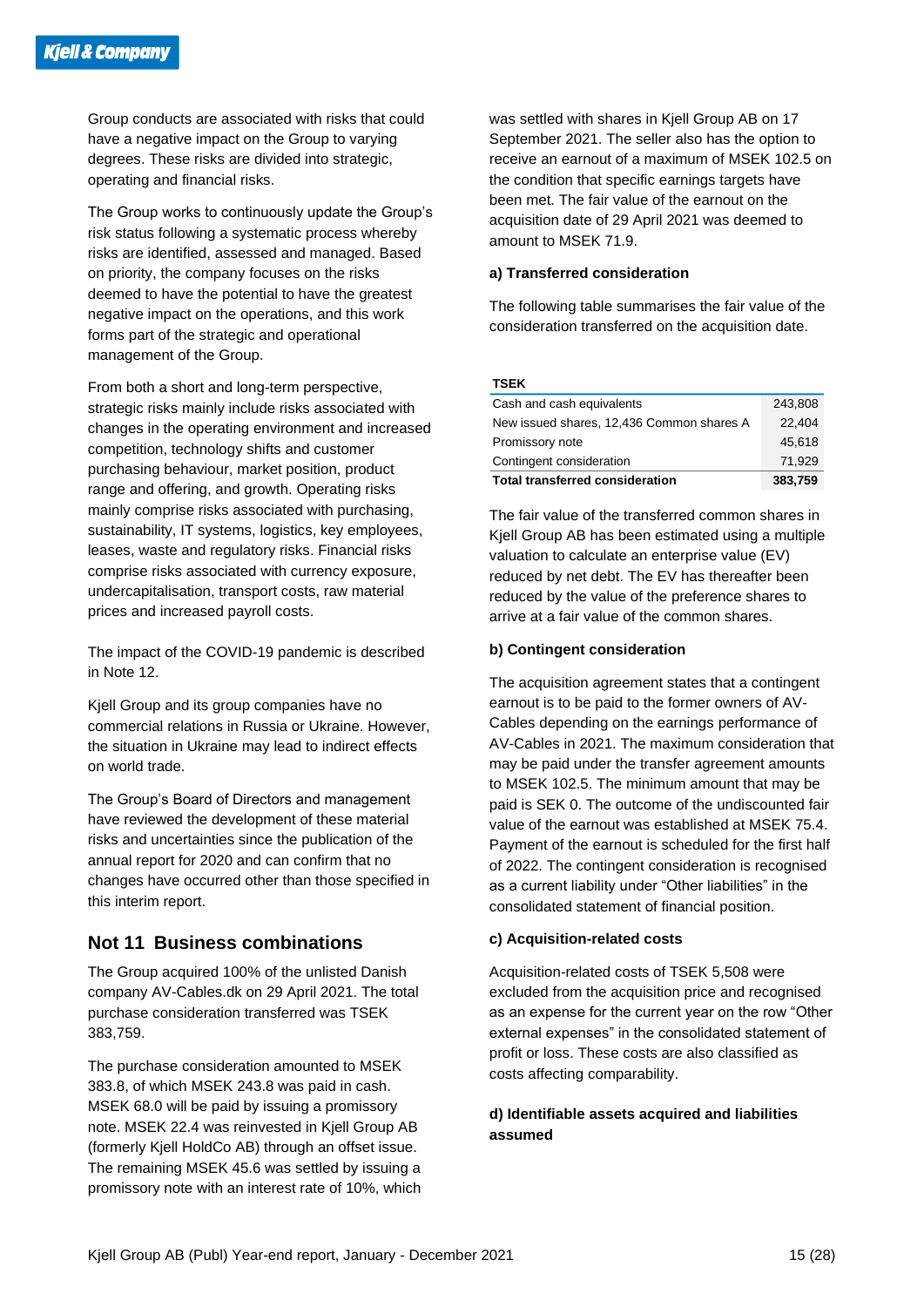The following table summarises the carrying amounts of assets acquired and liabilities assumed on the acquisition date.

| TSEK                                   |           |
|----------------------------------------|-----------|
| Tangible assets                        | 32,540    |
| Right-of-use assets                    | 358       |
| Other intangible assets                | 122,748   |
| Deferred tax assets                    | 227       |
| Current assets                         | 35,492    |
| Cash and cash equivalents              | 8,271     |
| Non-interest-bearing liabilities       | $-26,284$ |
| Deferred tax liabilities               | -28,470   |
| Lease liabilities                      | $-344$    |
| Total acquired identifiable net assets | 144,538   |
| Goodwill                               | 239,221   |
| <b>Total transferred consideration</b> | 383,759   |

#### **e) Impact on the Group's earnings**

In 2021, the acquisition contributed TSEK 204,415 to the Group's revenue and TSEK 3,838 to the Group's profit before tax. If the acquisition had taken place on 1 January 2021, management estimates that the Group's revenue would have been impacted by TSEK 340,495 and the Group's profit before tax for the period by TSEK 21,391.

#### **f) Goodwill**

Goodwill is recognised on the acquisition in 2021 since the purchase considerations paid for the business combinations included amounts for expected synergies, growth in revenue and the future market performance of the acquired company. These benefits are not recognised separately from goodwill since they do not fulfil the criteria for identifiable intangible assets. Goodwill arising on this acquisition is not currently expected to be tax deductible.

| Accumulated cost                       |         |
|----------------------------------------|---------|
| Balance at the beginning of the period | 520,866 |
| <b>Business combinations</b>           | 239.221 |
| Currency effects                       | 2.013   |
| Balance at the end of the period       | 762,100 |

#### **Not 12 Impact of COVID-19 pandemic**

The pandemic continues to impact the 2021 financial year, and the Group has closely monitored and continues to closely monitor the course of events, taking action and adapting its operations as needed.

The COVID-19 pandemic has been handled in different ways in the markets where the Group is currently active as a result of the restrictions and recommendations in the respective countries.

During the first and second quarters of the year, service points in Sweden were open, albeit with fewer customers in the stores at any given time since the company complied with the existing recommendations for Swedish retail, including limiting the number of customers depending on the size of the store. Towards the end of the third quarter, these restrictions were lifted, and we noted a gradual recovery in physical channels as a result. The next variant of COVID-19 arrived during the fourth quarter, with the highest rate of infection yet. The uncertainty regarding how serious this strain was led to tough new restrictions and once again affected physical customer flows during the allimportant Christmas shopping season. As before during the pandemic, we continued to monitor how demand for products changed depending on the stage of the pandemic.

In Norway, there was initially an increased spread of contagion and the government imposed tougher restrictions, which compelled Kjell & Company to furlough some 60 employees and close 11 stores (nine in Oslo and one each in Bodø and Haugesund). These measures continued into April before being significantly reduced in May. After physical retail locations were opened again, sales at service points began to recover during the third quarter only to once again suffer the negative impact of the omicron variant, which has demonstrated the highest rate of infection yet during the pandemic. The spread of the virus affected Norway earlier, and harder, than Sweden.

In Denmark, where we currently only have an online presence, we see a clear correlation between the trend in terms of sales growth and the dates over the last year on which the Danish authorities discussed the pandemic and restrictions. The omicron variant also spread quickly throughout Denmark.

#### **Not 13 Significant events after the reporting date**

No significant events took place after the reporting date other than those events referred to earlier in the report.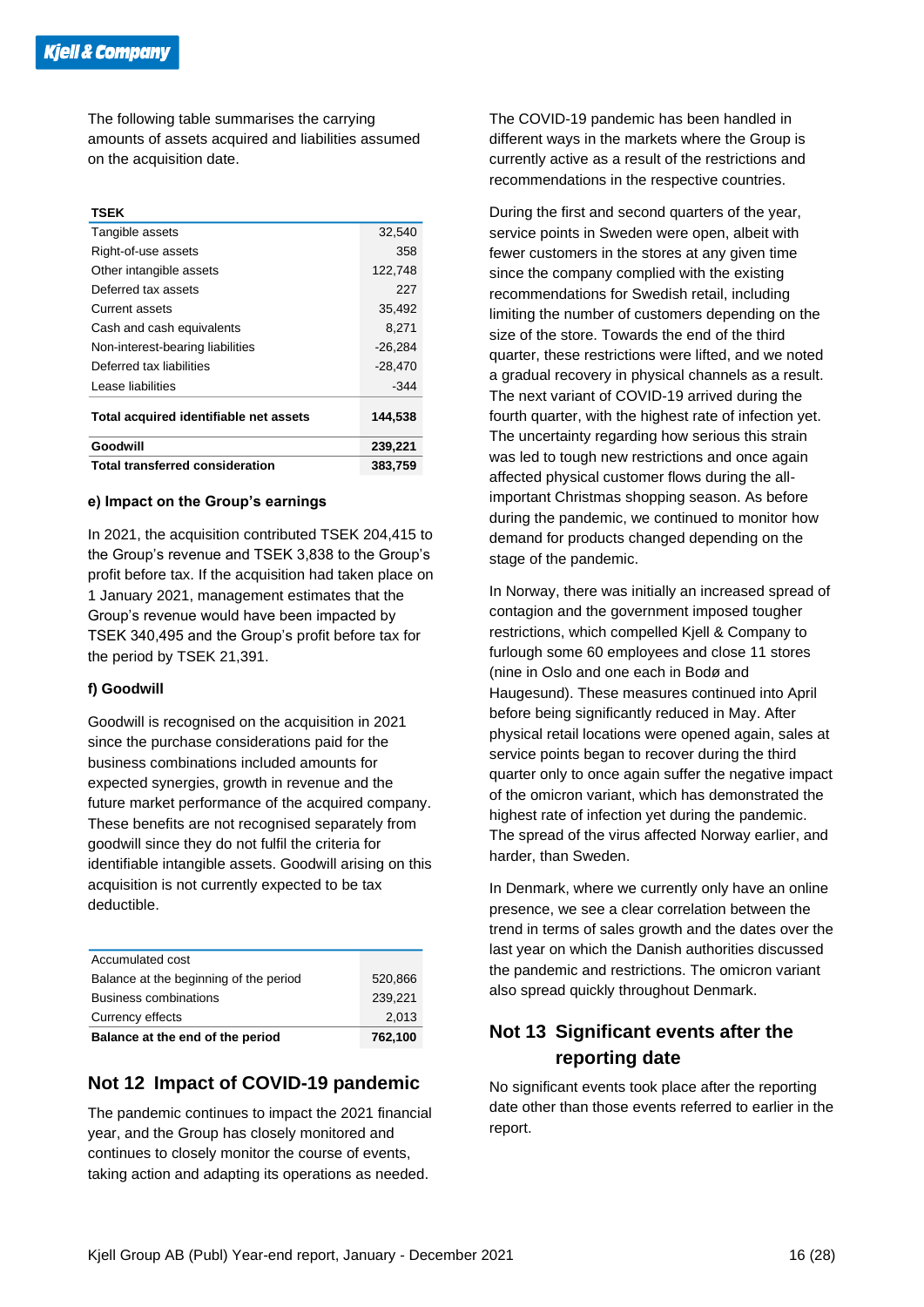## **Condensed Parent Company income statement**

|                                     |          | Q4       | Jan-Dec   |          |  |
|-------------------------------------|----------|----------|-----------|----------|--|
| <b>TSEK</b>                         | 2021     | 2020     | 2021      | 2020     |  |
| <b>Net sales</b>                    | 3,886    | ٠        | 5,475     |          |  |
| <b>Operating expenses</b>           |          |          |           |          |  |
| Other external expenses             | 315      | $-4,407$ | $-19,108$ | $-4,536$ |  |
| Personnel costs                     | $-7,069$ |          | $-22,663$ |          |  |
| <b>Operating profit</b>             | $-2,868$ | $-4,407$ | $-36,296$ | $-4,536$ |  |
| <b>Financial items</b>              |          |          |           |          |  |
| Financial expenses                  | $-2,612$ |          | $-4,483$  | $-1$     |  |
| Profit (loss) after financial items | $-5,480$ | $-4,407$ | $-40,779$ | $-4,537$ |  |
| Appropriations                      | 51,925   | 4,536    | 51,925    | 4,536    |  |
| Profit (loss) before tax            | 46,445   | 129      | 11,146    | -1       |  |
| Income tax                          | $-3,273$ | $-25$    | $-3,273$  |          |  |
| Profit (loss) for the period        | 43,172   | 104      | 7,873     | $-1$     |  |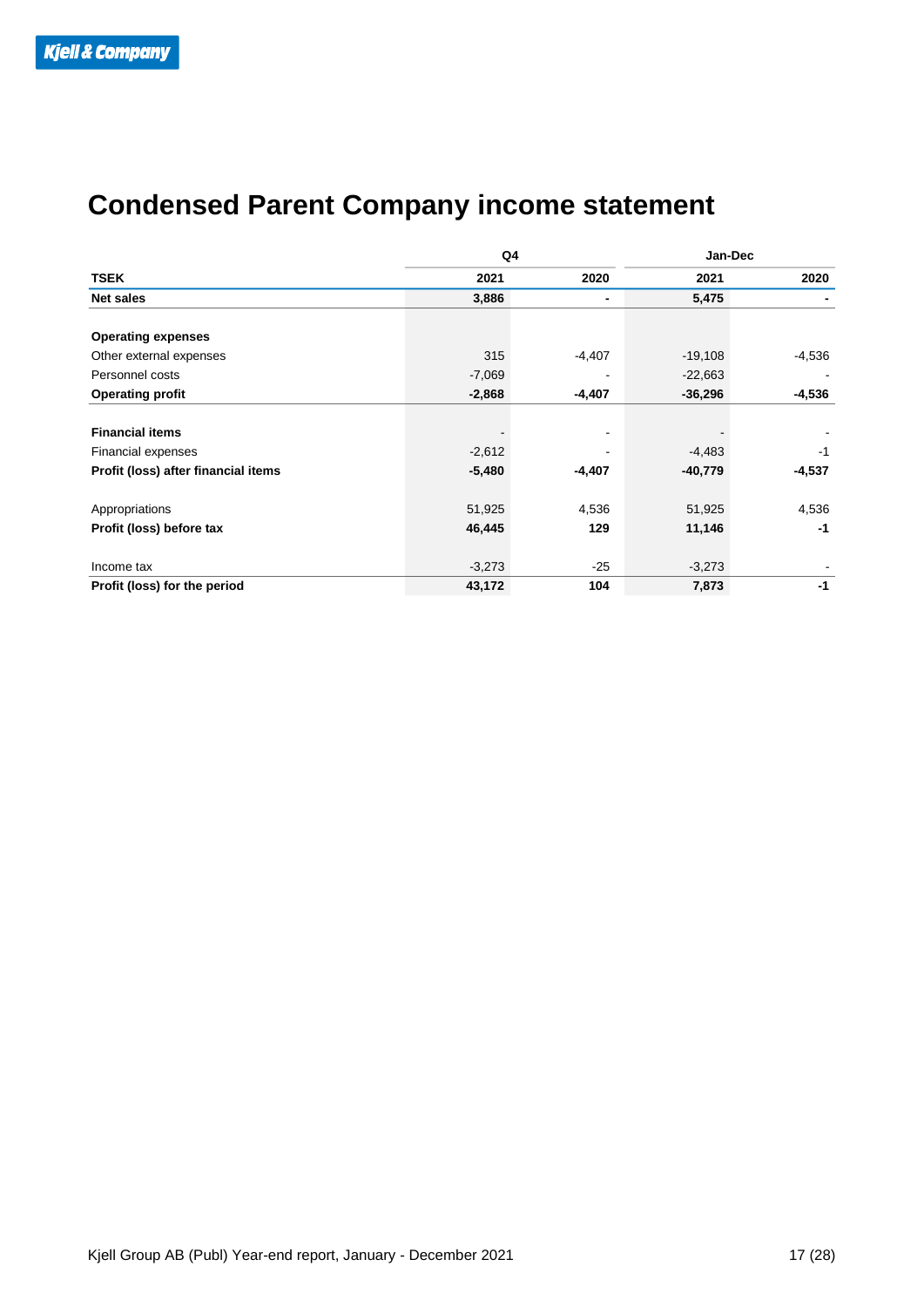## **Condensed Parent Company balance sheet**

|                                               |           | 31 Dec  |
|-----------------------------------------------|-----------|---------|
| <b>TSEK</b><br><b>Note</b>                    | 2021      | 2020    |
| <b>Assets</b>                                 |           |         |
| <b>Non-current assets</b>                     |           |         |
| <b>Tangible assets</b>                        |           |         |
| Machinery and equipment                       | 12        |         |
| <b>Total Tangible assets</b>                  | 12        |         |
| <b>Financial non-current assets</b>           |           |         |
| Participation in group companies              | 1,609,548 | 661,157 |
| Deferred tax assets                           | 1,448     |         |
| Total financial non-current assets            | 1,610,996 | 661,157 |
| <b>Total non-current assets</b>               | 1,611,008 | 661,157 |
| <b>Current assets</b>                         |           |         |
| Current receivables from group companies      |           | 5,336   |
| Prepaid expenses and accrued income           | 1,923     | 61      |
| Other receivables                             | 4,581     |         |
| <b>Total current receivables</b>              | 6,504     | 5,397   |
| Cash and cash equivalents                     | 2,159     | 920     |
| <b>Total current assets</b>                   | 8,663     | 6,317   |
| <b>Total assets</b>                           | 1,619,671 | 667,474 |
| <b>Equity and liabilites</b>                  |           |         |
| <b>Equity</b>                                 |           |         |
| Resticted equtiy                              |           |         |
| Share capital                                 | 515       | 162     |
| Non-restricted equity                         |           |         |
| Share premium reserve                         | 1,091,433 | 662,495 |
| Retained earnings                             | 23,224    | 377     |
| Profit (loss) for the period                  | 7,873     | -1      |
| <b>Total equity</b>                           | 1,123,045 | 663,033 |
|                                               |           |         |
| <b>Non-current liabilities</b>                |           |         |
| 7<br>Non-current interest-bearing liabilities | 446,910   |         |
| <b>Total non-current liabilities</b>          | 446,910   |         |
| <b>Current liabilities</b>                    |           |         |
| Current interest-bearing liabilities<br>7     | 9,200     |         |
| Accounts payable                              | 974       |         |
| Current liabilities to group companies        | 31,035    |         |
| Other current liabilities                     | 754       |         |
| <b>Tax liabilities</b>                        | 199       | 47      |
| Accrued expenses and deferred income          | 7,554     | 4,394   |
| <b>Total current liabilities</b>              | 49,716    | 4,441   |
| <b>Total equity and liabilities</b>           | 1,619,671 | 667,474 |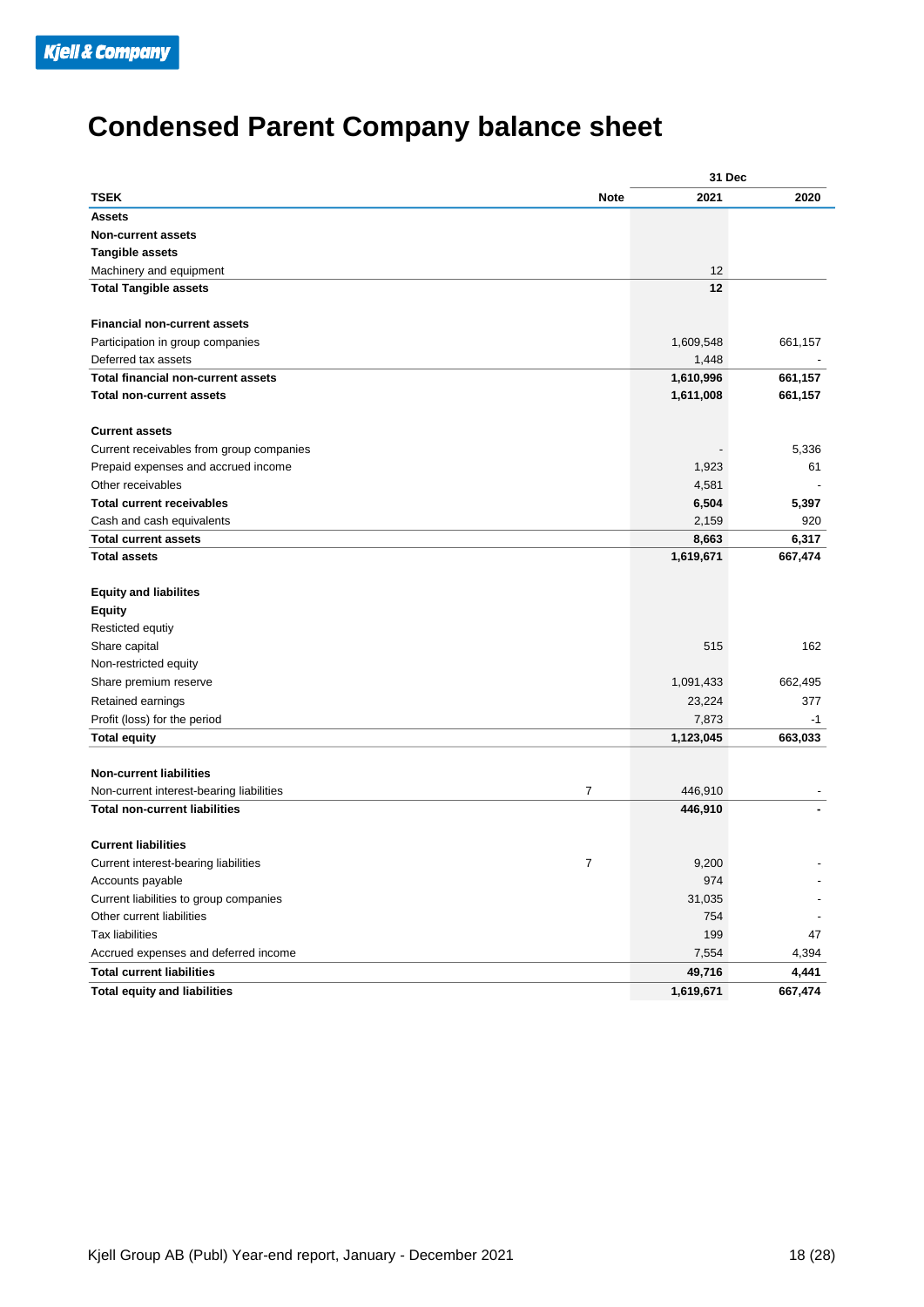The Board of Directors and CEO give their assurance that the interim report provides a fair review of the development of the Group's and Parent Company's operations, profit and financial position and describes the material risks and uncertainty factors faced by the Parent Company and the companies included in the Group.

**Malmö, 25 February 2022**

**Ingrid Johansson Blank Fredrik Dahnelius** Chairman of the Board **Board Board member** 

**Catrin Folkesson Thomas Broe-Andersen** Board member Board member

Board member CEO

**Ola Burmark Andreas Rylander** 

**Simon Larsson** Board member

The information in this interim report has not been reviewed by the company's auditors.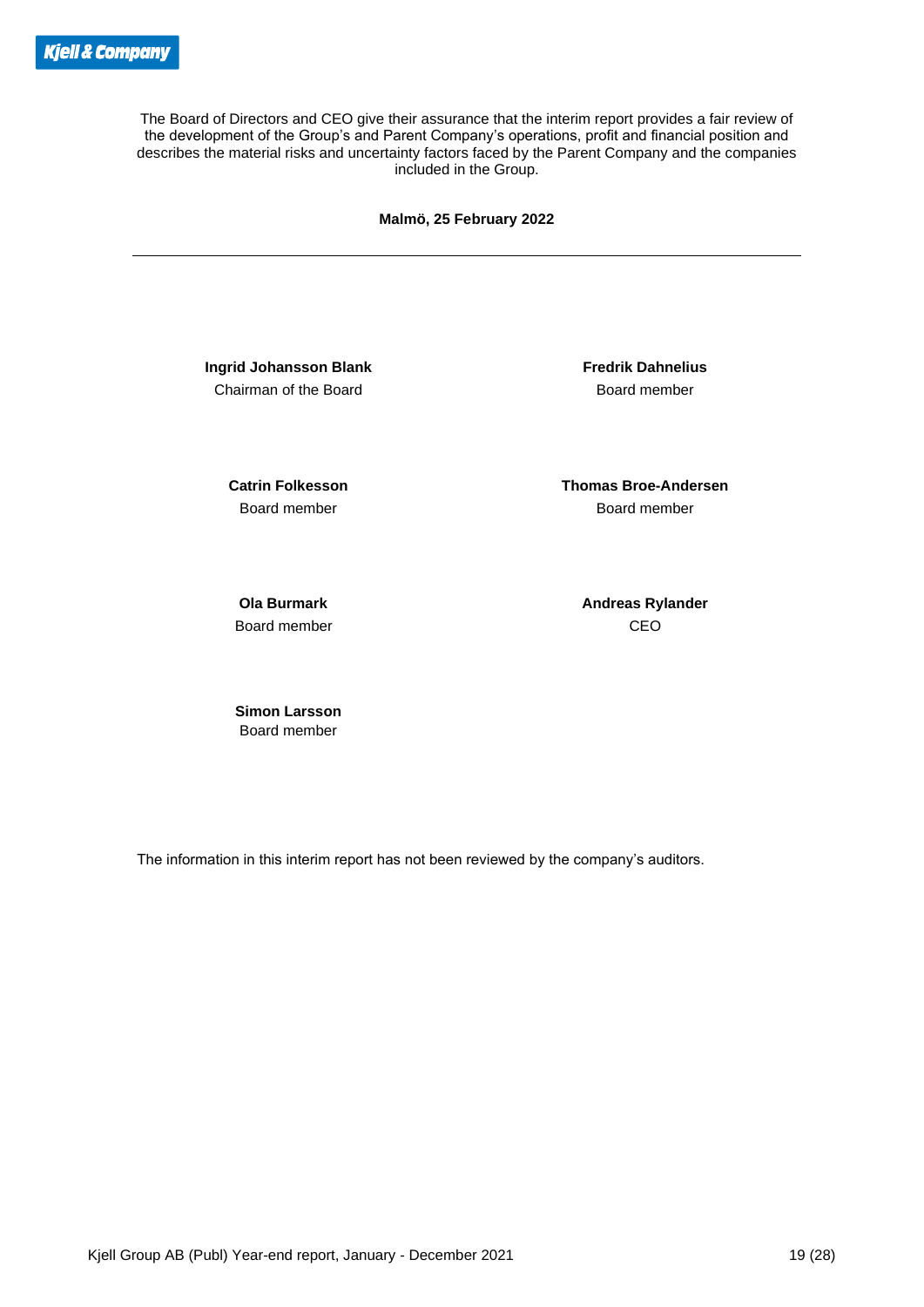## **Selected financial information**

|                                                                                | Q4      |                          | Jan-Dec                   |                           |  |
|--------------------------------------------------------------------------------|---------|--------------------------|---------------------------|---------------------------|--|
| <b>MSEK</b>                                                                    | 2021    | 2020                     | 2021                      | 2020                      |  |
| Members in loyalty club, thousand                                              |         |                          | 2,647                     | 2,115                     |  |
| <b>Customer NPS</b>                                                            |         |                          | 74                        | 70                        |  |
| Net sales                                                                      | 818.8   | 666.1                    | 2,398.0                   | 1,999.0                   |  |
| Sales growth, %                                                                | 22.9%   | 9.0%                     | 20.0%                     | 6.8%                      |  |
| Comparable growth, %                                                           | 5.8%    | 8.5%                     | 6.8%                      | 5.7%                      |  |
| Gross profit                                                                   | 331.8   | 281.9                    | 1,023.3                   | 877.5                     |  |
| Gross margin, %                                                                | 40.5%   | 42.3%                    | 42.7%                     | 43.9%                     |  |
| <b>Adjusted EBITA</b>                                                          | 87.9    | 73.7                     | 188.1                     | 146.9                     |  |
| Adjusted EBITA margin, %                                                       | 10.7%   | 11.1%                    | 7.8%                      | 7.3%                      |  |
| Items affecting comparability                                                  | $-2.1$  | 2.4                      | 36.9                      | 7.6                       |  |
| Cash flow from operating activities<br>Working capital<br>Core working capital | 144.1   | 177.8                    | 152.3<br>$-33.1$<br>195.2 | 237.0<br>$-37.6$<br>118.2 |  |
| Financial net debt                                                             |         |                          | 402.3                     | 529.4                     |  |
| Financial net debt/Adjusted EBITDAaL                                           |         |                          | 1.7                       | 3.2                       |  |
| Equity ratio, %                                                                |         |                          | 34.7%                     | 17.2%                     |  |
| Investments                                                                    | $-20.3$ | $-14.7$                  | $-49.1$                   | $-41.3$                   |  |
| Number of outstanding shares before dilution                                   |         | $\overline{\phantom{a}}$ | 31, 151, 514              | 11,470,400                |  |
| Number of outstanding shares after dilution                                    |         |                          | 31, 151, 514              | 11,470,400                |  |
| Average number of outstanding shares befor dilution                            |         |                          | 16,807,821                | 11,470,400                |  |
| Average number of outstanding shares after dilution                            |         |                          | 16,807,821                | 11,470,400                |  |

## **Quarterly data**

| <b>MSEK</b>                         | Q3 20 | Q4 20   | Q1 21    | Q <sub>2</sub> 21 | Q3 21  | Q4 21   |
|-------------------------------------|-------|---------|----------|-------------------|--------|---------|
| Net sales                           | 492.0 | 666.1   | 474.0    | 516.2             | 589.0  | 818.8   |
| Gross profit                        | 217.6 | 281.9   | 215.3    | 225.9             | 250.3  | 331.8   |
| Gross margin, %                     | 44.2% | 42.3%   | 45.4%    | 43.8%             | 42.5%  | 40.5%   |
| <b>Adjusted EBITA</b>               | 45.0  | 73.7    | 25.8     | 23.2              | 51.2   | 87.9    |
| Adjusted EBITA margin, %            | 9.2%  | 11.1%   | 5.4%     | 4.5%              | 8.7%   | 10.7%   |
| Cash flow from operating activities | 46.8  | 177.8   | $-100.1$ | 58.6              | 49.7   | 144.1   |
| Working capital                     | 43.4  | $-37.6$ | 99.5     | 16.9              | $-0.2$ | $-33.1$ |
| Core working capital                | 159.2 | 118.2   | 220.9    | 223.3             | 208.5  | 195.2   |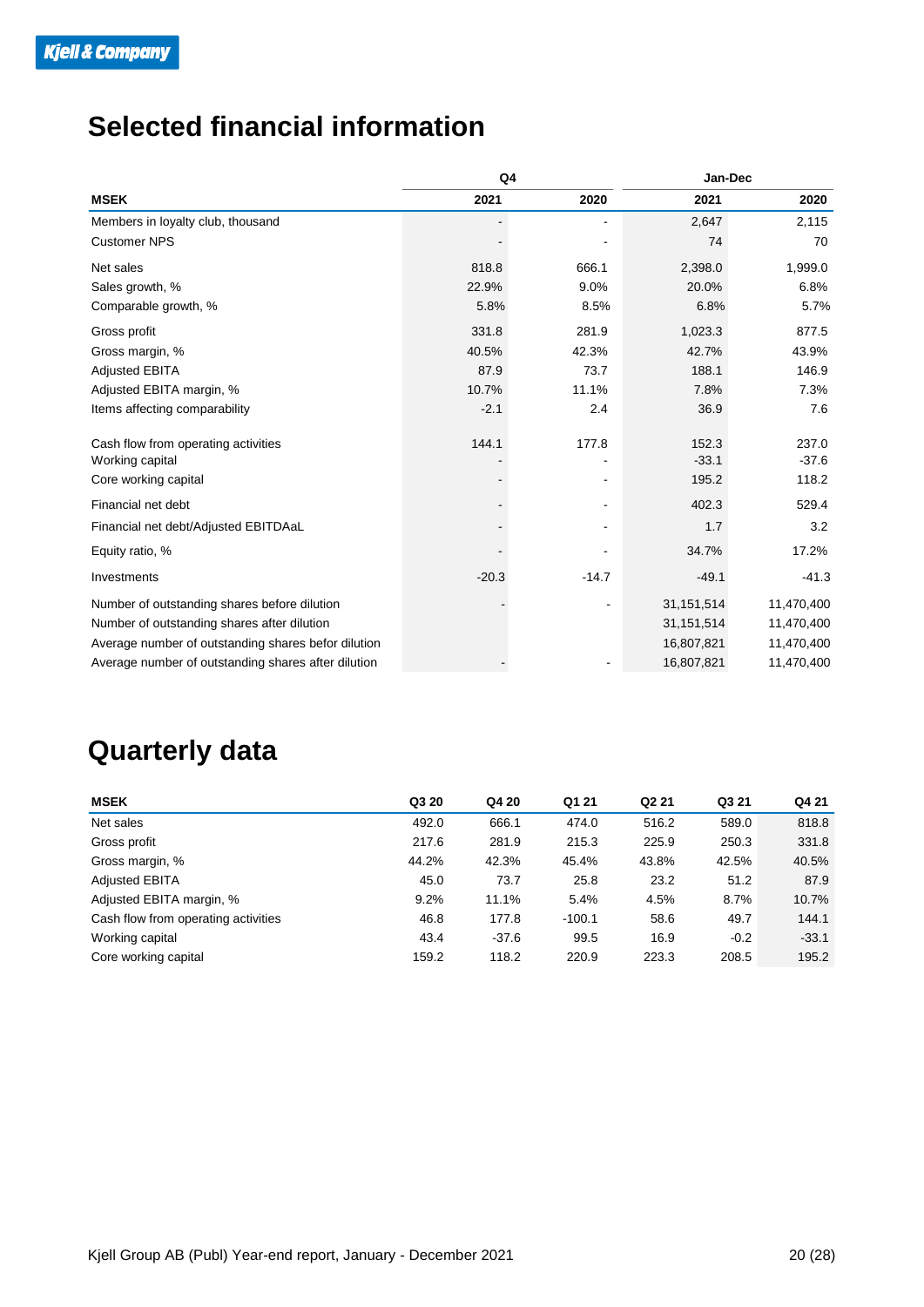### **Reconciliation of alternative performance measures**

Certain information in this report used by management and analysts to assess the company's performance has not been prepared in accordance with International Financial Reporting Standards (IFRS). Management is of the opinion that this information makes it easier for investors to analyse the Group's performance for the reasons stated below. These measures are not a substitute for or better than financial measures reported in accordance with IFRS and should be presented together with such measures. Note that the Group's definitions of these measures may differ from other companies' definitions of the same name. Investors are encouraged not to place undue reliance on these alternative performance measures.

#### **ADJUSTED EBITA**

Management has presented the performance measure of adjusted EBITA because it monitors this performance measure at Group level and believes that this measure is relevant for understanding the Group's financial performance.

Adjusted EBITA is calculated by adjusting net profit for the period so that it excludes the impact of tax, net financial items, amortisation and impairment of intangible assets arising in connection with business combinations and items affecting comparability.

#### **OPERATING PROFIT (EBIT), EBIT MARGIN, EBITA, EBITA MARGIN, ADJUSTED EBITA, ADJUSTED EBITA MARGIN, EBITDA, ADJUSTED EBITDA AND ADJUSTED EBITDAaL**

|                                                                                          | Q <sub>4</sub> |         | Jan-Dec    |             | Jan-Dec    | Jan-Dec     |
|------------------------------------------------------------------------------------------|----------------|---------|------------|-------------|------------|-------------|
| <b>TSEK</b>                                                                              | 2021           | 2020    | 2021       | 2020        | 2021       | 2020        |
| Profit (loss) for the period                                                             | 66,206         | 50,072  | 62,419     | 58,838      | 62,419     | 58,838      |
| Income tax                                                                               | 8.984          | 8,062   | 18,259     | 18.679      | 18,259     | 18,679      |
| Net financial items                                                                      | 10.673         | 13,238  | 59,347     | 61.799      | 59,347     | 61,799      |
| <b>Operating profit (EBIT)</b>                                                           | 85,863         | 71,372  | 140,025    | 139,316     | 140,025    | 139,316     |
| Amortisation on intangible assets related to business<br>combinations                    | 4,190          |         | 11,187     |             | 11,187     |             |
| <b>EBITA</b>                                                                             | 90,053         | 71,372  | 151,212    | 139,316     | 151,212    | 139,316     |
| Depreciation excl. amortisation on intangible assets<br>related to business combinations | 38,184         | 36,293  | 144,914    | 139,617     | 144,914    | 139,617     |
| <b>EBITDA</b>                                                                            | 128,237        | 107,665 | 296,126    | 278,933     | 296,126    | 278,933     |
| <b>EBITA</b>                                                                             | 90,053         | 71,372  | 151,212    | 139,316     | 151,212    | 139,316     |
| Items affecting comparability                                                            | $-2,118$       | 2,372   | 36,929     | 7,554       | 36,929     | 7,554       |
| <b>Adjusted EBITA</b>                                                                    | 87,935         | 73,744  | 188,141    | 146,870     | 188,141    | 146,870     |
| <b>EBITDA</b>                                                                            | 128,237        | 107,665 | 296,126    | 278,933     | 296,126    | 278,933     |
| Items affecting comparability                                                            | $-2,118$       | 2,372   | 36,929     | 7,554       | 36,929     | 7,554       |
| <b>Adjusted EBITDA</b>                                                                   | 126,119        | 110,037 | 333,055    | 286,487     | 333,055    | 286,487     |
| Depreciation right-of-use assets                                                         |                |         | $-110,948$ | $-109, 157$ | $-110,948$ | $-109, 157$ |
| Interest on lease liabilities                                                            |                |         | $-10,070$  | $-10,687$   | $-10,070$  | $-10,687$   |
| Impact from business combinations, EBITDAaL                                              |                |         |            |             | 24,421     |             |
| <b>Adjusted EBITDAaL</b>                                                                 |                |         | 212,036    | 166,643     | 236,458    | 166,643     |
| <b>Net sales</b>                                                                         | 818,791        | 666,138 | 2,398,033  | 1,999,000   | 2,398,033  | 1,999,000   |
| EBIT-margin, %                                                                           | 10.5%          | 10.7%   | 5.8%       | 7.0%        | 5.8%       | 7.0%        |
| Adjusted EBITA margin, %                                                                 | 10.7%          | 11.1%   | 7.8%       | 7.3%        | 7.8%       | 7.3%        |

#### **ITEMS AFFECTING COMPARABILITY**

Income and cost items that are presented separately due to their nature and amounts. Items affecting comparability are used by management to explain fluctuations in historical profitability.

The items comprise costs for preparations for the listing, bonuses in connection with the listing, damages received and compensation for legal costs, acquisition costs and costs for severance pay. All items that are included are larger and material in certain periods and smaller or non-existent in other periods.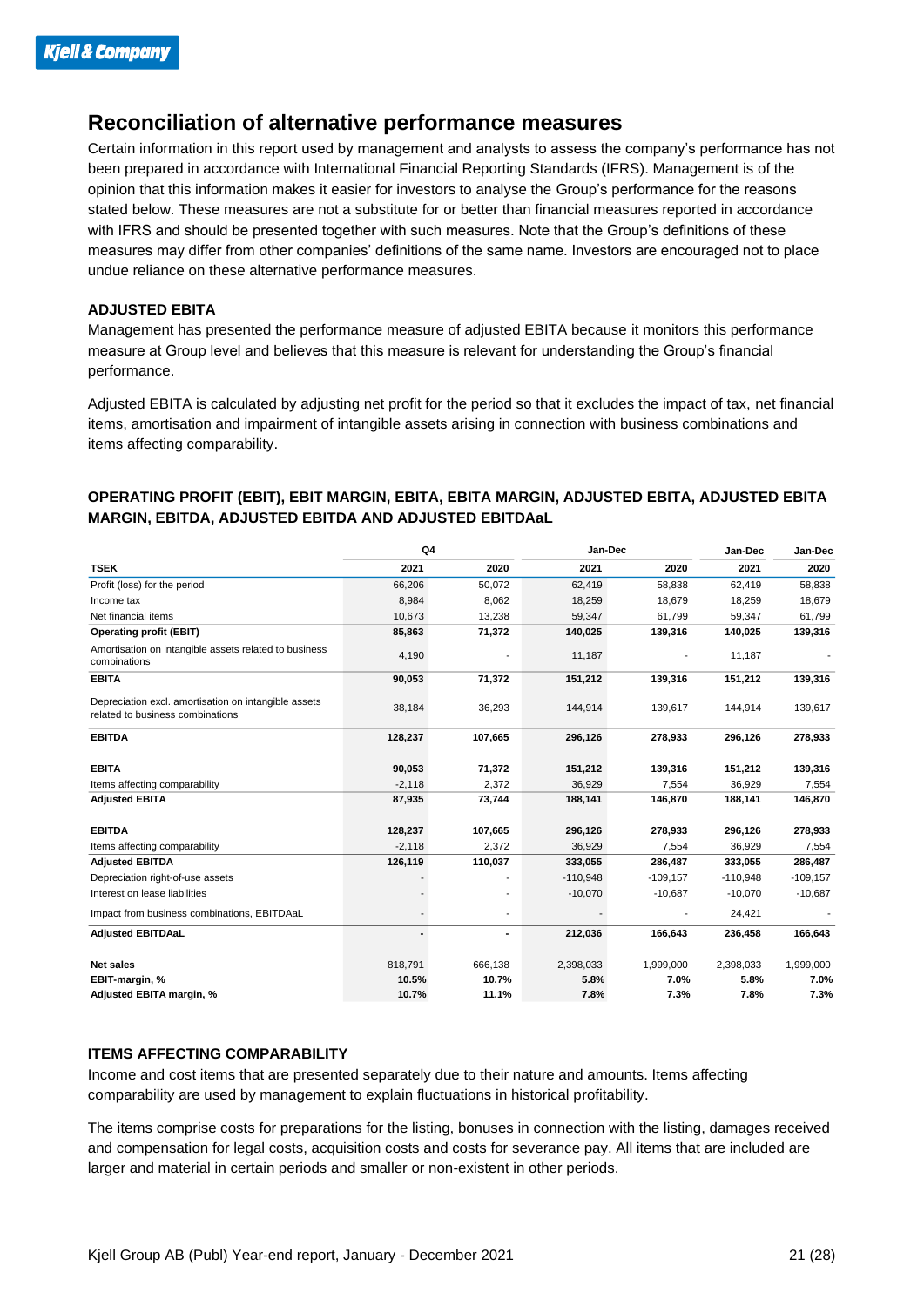|                                                   |          | Q4       |        | Jan-Dec  |
|---------------------------------------------------|----------|----------|--------|----------|
| <b>TSEK</b>                                       | 2021     | 2020     | 2021   | 2020     |
| Cost for listing                                  | $-2,118$ | 6,211    | 19,308 | 10,402   |
| Bonuses related to the IPO                        |          | ۰.       | 11,186 |          |
| Costs for business combinations                   |          | ۰.       | 5,508  |          |
| Damages received and compensation for legal costs |          | $-3,839$ |        | $-3,839$ |
| Severance pay                                     |          | ۰        | 927    | 991      |
| Items affecting comparability                     | $-2,118$ | 2,372    | 36,929 | 7,554    |

#### **NET SALES GROWTH**

|                             | Q4      |         | Jan-Dec   |           |
|-----------------------------|---------|---------|-----------|-----------|
| %                           | 2021    | 2020    | 2021      | 2020      |
| Net sales current period    | 818,791 | 666,138 | 2,398,033 | 1,999,000 |
| Net sales preceeding period | 666,138 | 611.384 | 1,999,000 | 1,870,964 |
| Net sales growth, %         | 22.9%   | 9.0%    | 20.0%     | 6.8%      |

#### **COMPARABLE GROWTH**

|                                                                    |           | Q4        |            | Jan-Dec   |
|--------------------------------------------------------------------|-----------|-----------|------------|-----------|
| <b>TSEK</b>                                                        | 2021      | 2020      | 2021       | 2020      |
|                                                                    |           |           |            |           |
| Comparable sales comparative period                                |           |           |            |           |
| Recognised net sales comparative period                            | 666,138   | 611,384   | 1,999,000  | 1,870,964 |
| Adjustment for returns and loyalty programme<br>comparative period | 4,763     | 2,318     | 10,141     | 20,372    |
| Revenue new service points and other channels                      | $-4,937$  | $-1,171$  | $-5,501$   | $-1,507$  |
| Total comparable sales comparative period                          | 665,964   | 612,531   | 2,003,640  | 1,889,829 |
|                                                                    |           |           |            |           |
| Comparable sales current period                                    |           |           |            |           |
| Recognised net sales current period                                | 818,791   | 666,138   | 2,398,033  | 1,999,000 |
| Recognised net sales current period                                | 7,156     | 4,820     | 11,306     | 10,260    |
| Revenue new service points and other channels                      | $-21,865$ | $-17,103$ | $-53,817$  | -42,786   |
| Revenue from business combinations                                 | $-92,924$ |           | $-204,375$ |           |
| Currency effects                                                   | $-6,848$  | 10,991    | $-11,739$  | 30,283    |
| Total comparable sales current period                              | 704,310   | 664,846   | 2,139,408  | 1,996,757 |
|                                                                    |           |           |            |           |
| Total comparable sales comparative period                          | 665,964   | 612,531   | 2,003,640  | 1,889,829 |
| Total comparable sales current period                              | 704,310   | 664,846   | 2,139,408  | 1,996,757 |
| Comparable growth, %                                               | 5.8%      | 8.5%      | 6.8%       | 5.7%      |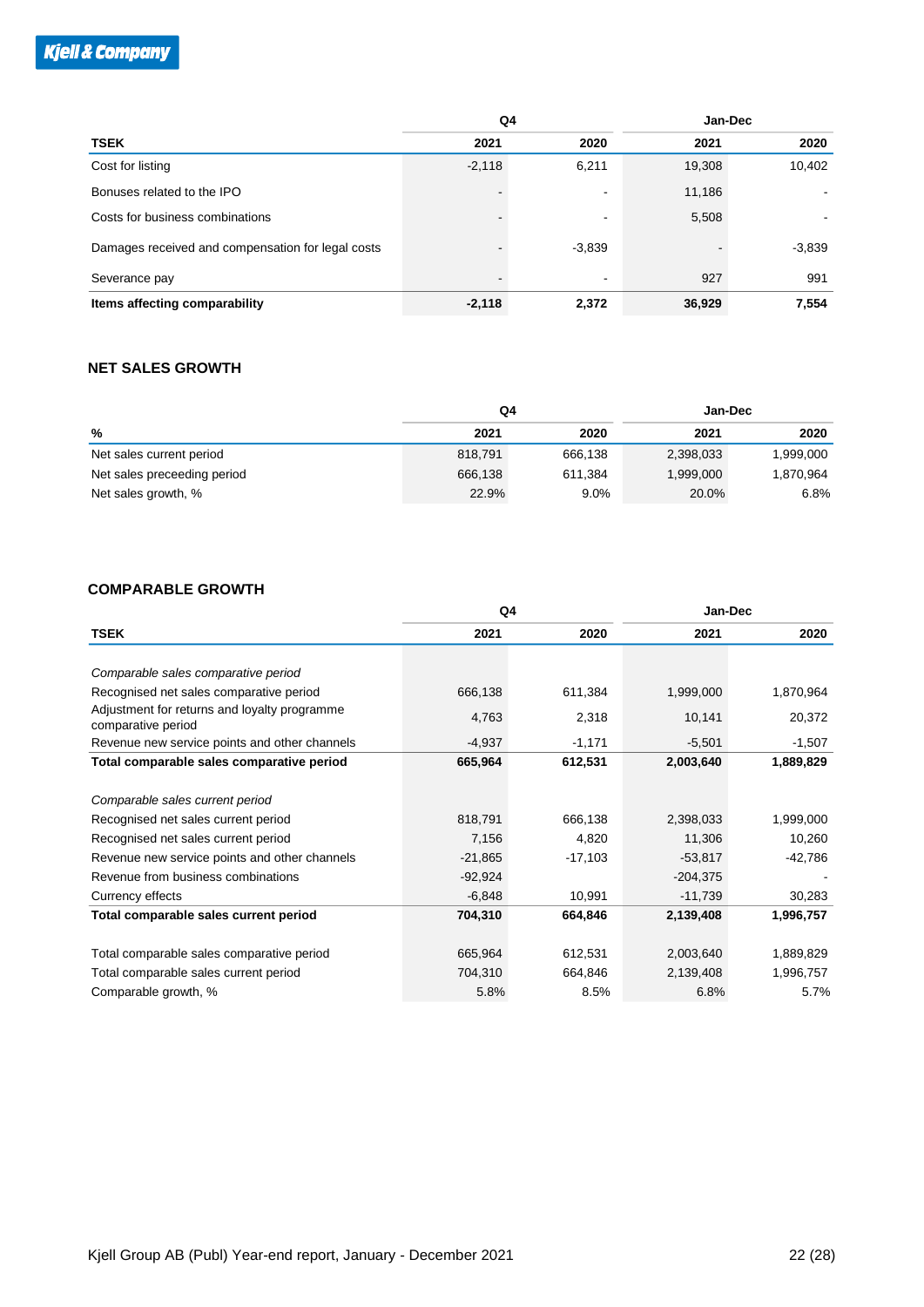#### **GROSS PROFIT AND GROSS MARGIN**

|                                                                       | Q4       |            | Jan-Dec      |              |
|-----------------------------------------------------------------------|----------|------------|--------------|--------------|
| <b>TSEK</b>                                                           | 2021     | 2020       | 2021         | 2020         |
| Net sales                                                             | 818,791  | 666,138    | 2,398,033    | 1,999,000    |
| Goods for resale                                                      | -486,953 | $-384,242$ | $-1,374,762$ | $-1,121,524$ |
| <b>Gross Profit</b>                                                   | 331,838  | 281,896    | 1,023,271    | 877,476      |
| <b>Gross Profit</b>                                                   | 331,838  | 281,896    | 1,023,271    | 877,476      |
| Net sales                                                             | 818,791  | 666,138    | 2,398,033    | 1,999,000    |
| Gross margin, %                                                       | 40.5%    | 42.3%      | 42.7%        | 43.9%        |
|                                                                       |          |            |              |              |
| NET DEBT, FINANCIAL NET DEBT AND FINANCIAL NET DEBT/ADJUSTED EBITDAaL |          |            |              |              |
|                                                                       |          |            | 31 Dec       |              |
| <b>TSEK</b>                                                           |          |            | 2021         | 2020         |

#### **NET DEBT, FINANCIAL NET DEBT AND FINANCIAL NET DEBT/ADJUSTED EBITDAaL**

|                                             | 31 Dec     |            |  |
|---------------------------------------------|------------|------------|--|
| <b>TSEK</b>                                 | 2021       | 2020       |  |
| Non-current interest bearing liabilities    | 446,909    | 843,839    |  |
| Current interest bearing liabilities        | 149,200    | 26,000     |  |
| <b>Interest bearing liabilities</b>         | 596,109    | 869,839    |  |
| Cash and cash equivalents                   | $-193,770$ | $-340,422$ |  |
| <b>Net financial debt</b>                   | 402,339    | 529,417    |  |
| Non-current lease liabilities               | 158,750    | 156,539    |  |
| Current lease liabilities                   | 103,318    | 116,308    |  |
| <b>Lease liabilities</b>                    | 262,068    | 272,847    |  |
| <b>Total interest bearing liabilities</b>   | 596,109    | 869,839    |  |
| <b>Total lease liabilities</b>              | 262,068    | 272,847    |  |
| <b>Total financial liabilites</b>           | 858,177    | 1,142,686  |  |
| Cash and cash equivalents                   | $-193,770$ | $-340,422$ |  |
| Net debt                                    | 664,407    | 802,264    |  |
| Net financial debt                          | 402,339    | 529,417    |  |
| Adjusted EBITDAaL, R12                      | 236,458    | 166,643    |  |
| Net financial debt/Adjusted EBITDAal, times | 1.7        | 3.2        |  |

#### **WORKING CAPITAL**

|                                                                              | 31 Dec     |            |
|------------------------------------------------------------------------------|------------|------------|
| <b>TSEK</b>                                                                  | 2021       | 2020       |
| <b>Current assets</b>                                                        | 846,089    | 823,769    |
| Cash and cash equivalents                                                    | $-193,770$ | $-340,422$ |
| Current liabilities excl. interest bearing liabilities and lease liabilities | $-685,458$ | $-520,924$ |
| <b>Working capital</b>                                                       | $-33,139$  | $-37,577$  |
|                                                                              |            |            |
| Current liabilities excl. interest bearing liabilities and lease liabilities |            |            |
| Accounts payable                                                             | 377,181    | 314,953    |
| Tax liabilities                                                              | 39,853     | 30,561     |
| Other liabilities                                                            | 151,781    | 67,618     |
| Accrued expenses and deferred income                                         | 109,278    | 101,486    |
| Provisions                                                                   | 7,365      | 6,306      |
| <b>Total</b>                                                                 | 685,458    | 520,924    |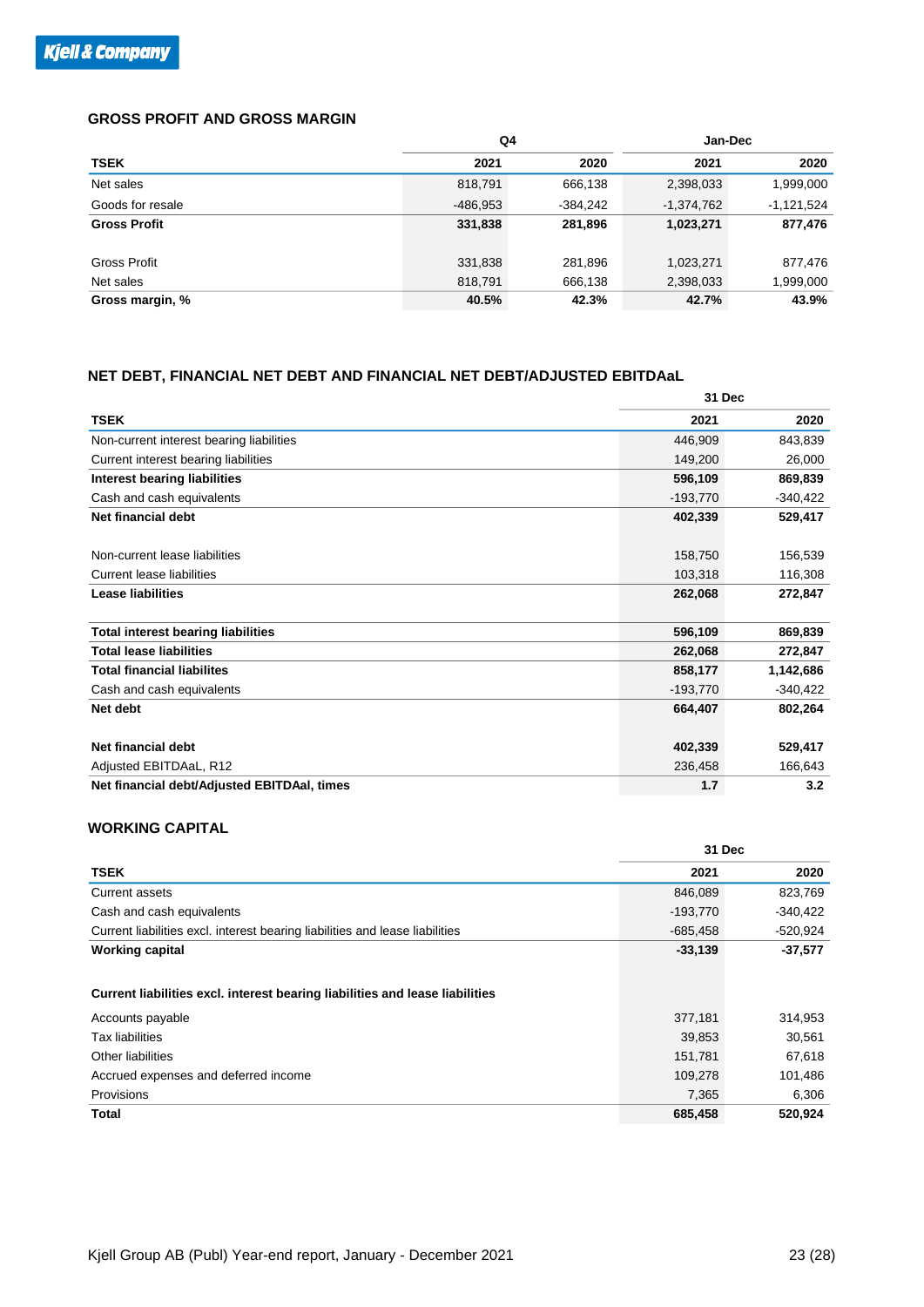#### **CORE WORKING CAPITAL**

|                             | 31 Dec     |            |
|-----------------------------|------------|------------|
| <b>TSEK</b>                 | 2021       | 2020       |
| Inventory                   | 545,737    | 408,825    |
| Accounts receivable         | 26,687     | 24,337     |
| Accounts payable            | $-377,181$ | $-314,953$ |
| <b>Core working capital</b> | 195,243    | 118,209    |

#### **INVESTMENTS**

|                                  | Q4        |           | Jan-Dec   |           |
|----------------------------------|-----------|-----------|-----------|-----------|
| <b>TSEK</b>                      | 2021      | 2020      | 2021      | 2020      |
| Acquisition of tangible assets   | $-18.502$ | $-10.279$ | $-31,685$ | $-26.220$ |
| Acquisition of intangible assets | $-1.821$  | $-4.415$  | -17.396   | $-15.031$ |
| Investments                      | $-20,323$ | -14.694   | -49.081   | -41.251   |

#### **EQUITY/ASSETS RATIO**

|                 | 31 Dec    |           |
|-----------------|-----------|-----------|
| %               | 2021      | 2020      |
| Total equity    | 889,447   | 369,328   |
| Total assets    | 2,564,664 | 2,144,686 |
| Equity ratio, % | 34.7%     | 17.2%     |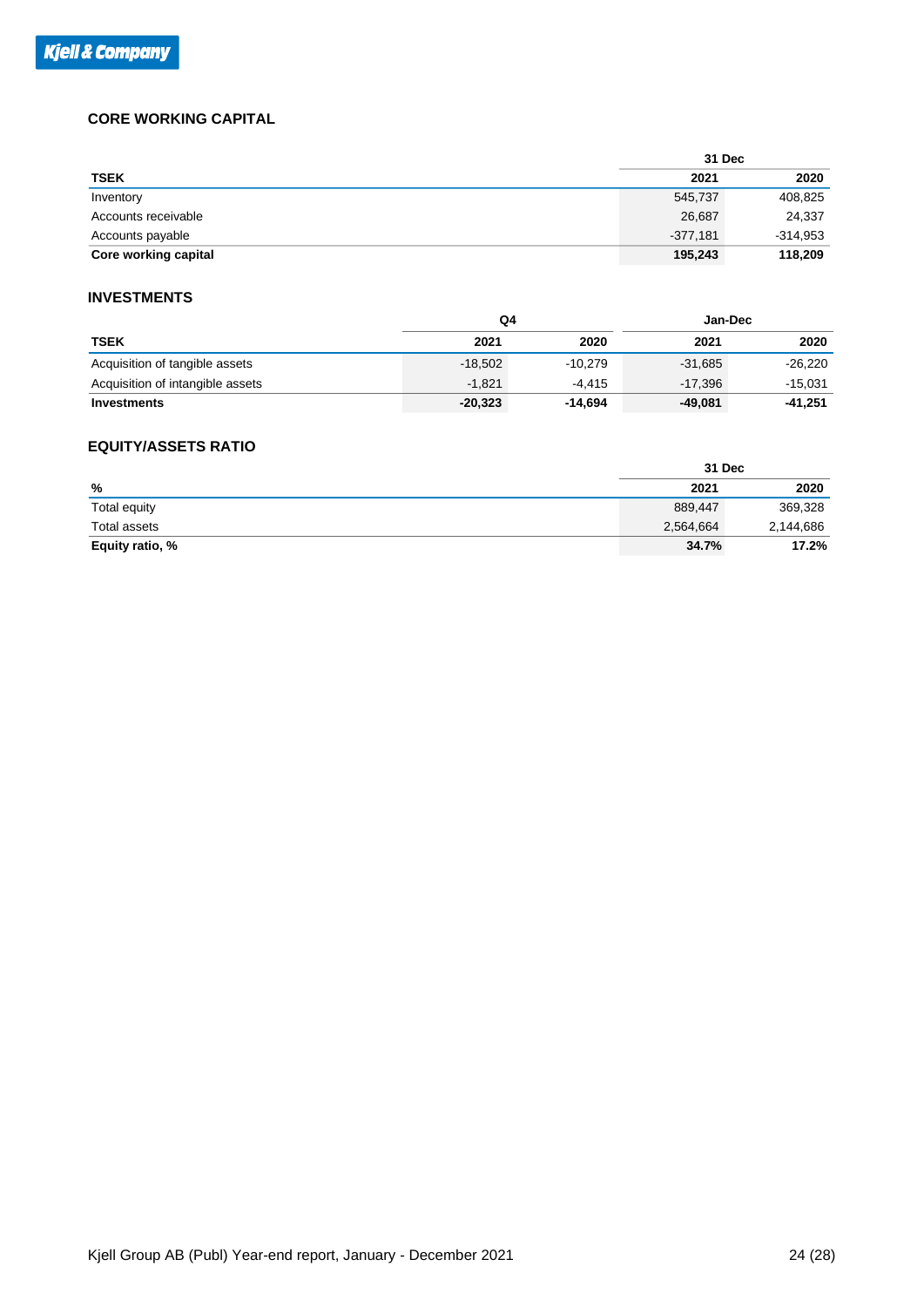| <b>Earnings measures</b>                           | <b>Definition</b>                                                                                                                   | <b>Reason that the earnings</b><br>measure is used                                                                                                                                                                                                                  |
|----------------------------------------------------|-------------------------------------------------------------------------------------------------------------------------------------|---------------------------------------------------------------------------------------------------------------------------------------------------------------------------------------------------------------------------------------------------------------------|
| Gross margin, %                                    | Gross profit divided by net sales.                                                                                                  | The gross margin shows the<br>company's profitability after costs<br>of goods for resale, facilitating a<br>comparison with the average gross<br>margin for goods sold over time.                                                                                   |
| Gross profit                                       | Net sales less costs of goods for<br>resale.                                                                                        | The company's gross profit shows<br>the profit left for financing other<br>expenses after goods for resale<br>have been sold.                                                                                                                                       |
| Core working capital                               | Inventories plus accounts receivable<br>less accounts payable.                                                                      | This performance measure shows<br>the business's tied-up capital for<br>sales of goods.                                                                                                                                                                             |
| EBIT margin, %                                     | EBIT divided by net sales.                                                                                                          | The performance measure shows<br>the Company's profitability<br>generated by the operating<br>activities after amortisation,<br>depreciation and impairment.                                                                                                        |
| <b>EBITA</b>                                       | Operating profit before amortisation<br>and impairment of intangible assets<br>arising in connection with business<br>combinations. | EBITA provides an overview of the<br>profit generated in the operations<br>before amortisation and impairment<br>of intangible assets arising in<br>connection with business<br>combinations, which provides a<br>more comparable performance<br>measure over time. |
| EBITA margin, %                                    | EBITA divided by net sales.                                                                                                         | This performance measure shows<br>the company's profitability from the<br>operating activities before<br>amortisation and impairment of<br>intangible assets arising in<br>connection with business<br>combinations.                                                |
| <b>EBITDA</b>                                      | Profit before tax, financial items,<br>amortisation, depreciation and<br>impairment.                                                | EBITDA provides an overview of<br>the profit generated in the<br>operations before amortisation,<br>depreciation and impairment, which<br>provides a more comparable<br>performance measure over time.                                                              |
| Financial net debt                                 | Net debt excluding current and non-<br>current lease liabilities.                                                                   | Used to monitor the debt trend and<br>evaluate the level of refinancing<br>requirements.                                                                                                                                                                            |
| Financial net debt/Adjusted EBITDAaL<br>(multiple) | Financial net debt in relation to 12<br>months' adjusted EBITDAaL.                                                                  | This performance measure<br>illustrates the company's capacity<br>to repay its debts. Management<br>uses the performance measure to<br>monitor the level of financial<br>gearing.                                                                                   |
| Investments                                        | Acquisitions of tangible and<br>intangible assets.                                                                                  | This performance measure<br>describes the company's<br>continuous investments in the<br>operations.                                                                                                                                                                 |
| <b>Adjusted EBITA</b>                              | <b>EBITA excluding items affecting</b><br>comparability.                                                                            | Management has presented the<br>performance measure of adjusted                                                                                                                                                                                                     |

## **Definitions – Alternative performance measures**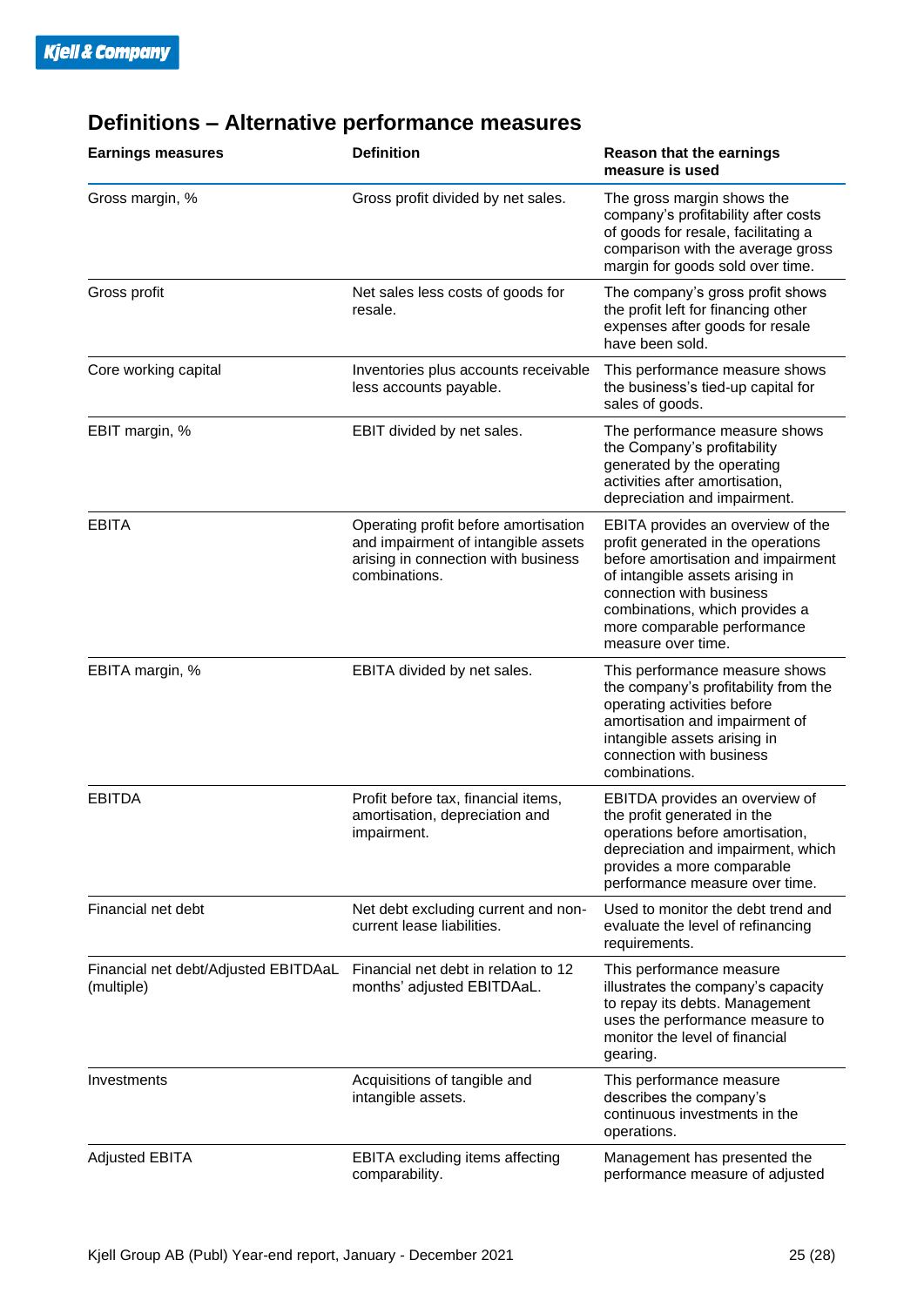|                               |                                                                                                                                                                                                                                                                                                                                                                                   | <b>EBITA</b> because it monitors this<br>performance measure and believes<br>that this measure is relevant for<br>understanding the Group's financial<br>results.<br>The measure shows the financial<br>results of the operations without the<br>effect of material cost or income<br>items that impact comparability<br>over time, as described under the<br>heading "Items affecting<br>comparability." |
|-------------------------------|-----------------------------------------------------------------------------------------------------------------------------------------------------------------------------------------------------------------------------------------------------------------------------------------------------------------------------------------------------------------------------------|-----------------------------------------------------------------------------------------------------------------------------------------------------------------------------------------------------------------------------------------------------------------------------------------------------------------------------------------------------------------------------------------------------------|
| Adjusted EBITA margin, %      | EBITA excluding items affecting<br>comparability divided by net sales.                                                                                                                                                                                                                                                                                                            | This performance measure shows<br>the company's profitability from the<br>operating activities excluding items<br>affecting comparability and<br>amortisation and impairment of<br>intangible assets arising in<br>connection with business<br>combinations, which enables a<br>comparison with the underlying<br>operating profitability.                                                                |
| <b>Adjusted EBITDA</b>        | EBITDA excluding items affecting<br>comparability.                                                                                                                                                                                                                                                                                                                                | This measure indicates the<br>company's underlying profit<br>generated in the operations before<br>amortisation, depreciation and<br>impairment excluding items<br>affecting comparability, which<br>provides a more comparable<br>performance measure over time.                                                                                                                                         |
| Adjusted EBITDAaL             | Adjusted EBITDA less amortisation,<br>depreciation and interest expenses<br>related to leases under IFRS 16 plus<br>adjusted EBITDAaL for the periods<br>in which acquired companies were<br>not included in the Group's<br>consolidated financial statements for<br>the relevant period.                                                                                         | Adjusted EBITDAaL is used as the<br>denominator in financial net<br>debt/adjusted EBITDAaL for<br>monitoring financial gearing.                                                                                                                                                                                                                                                                           |
| Comparable growth, %          | The change in comparable sales<br>between the current and<br>comparative period in which<br>comparable sales are sales in<br>comparable units and channels,<br>excluding currency translation<br>effects.Comparable units and<br>channels are sales units and<br>channels that were operations for the existing channels.<br>entire current and the entire<br>comparative period. | The measure facilitates a<br>comparison of net sales over time<br>by excluding revenue from sales<br>units and channels that were not<br>operational for corresponding<br>periods and adjusted for currency<br>effects. The measure makes it<br>possible to evaluate sales growth in                                                                                                                      |
| Items affecting comparability | Income and cost items that are<br>presented separately due to their<br>nature and amounts. All items that<br>are included are larger and material<br>in certain periods and smaller or<br>non-existent in other periods.                                                                                                                                                          | Items affecting comparability are<br>used by management to explain<br>fluctuations in historical profitability.<br>Presenting and specifying items<br>affecting comparability separately<br>makes it possible for readers of the<br>financial statements to understand<br>and evaluate the adjustments<br>made by management when<br>presenting adjusted EBITA. Taking                                    |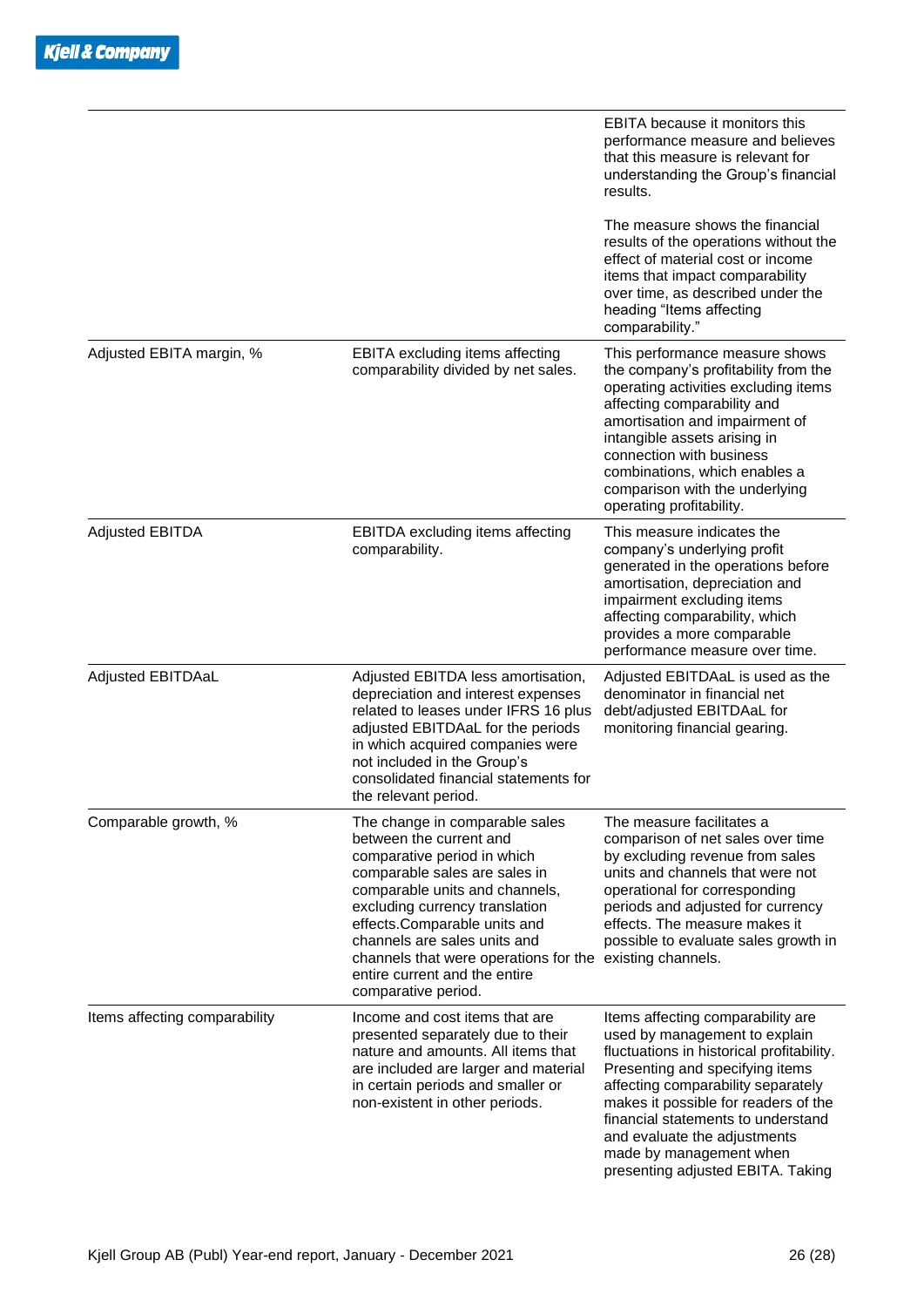|                         |                                                                                                                                                                                                                                                                                       | into account items affecting<br>comparability increases<br>comparability and thus<br>understanding of the Group's<br>financial performance.                  |
|-------------------------|---------------------------------------------------------------------------------------------------------------------------------------------------------------------------------------------------------------------------------------------------------------------------------------|--------------------------------------------------------------------------------------------------------------------------------------------------------------|
| Net sales growth, %     | Net sales for the current period as a<br>percentage of net sales for the<br>relevant comparative period,<br>expressed in percent.                                                                                                                                                     | The measure makes it possible to<br>analyse the Group's total net sales<br>growth and compare it in relation to<br>the market as a whole and<br>competitors. |
| Net debt                | The total of current and non-current<br>interest-bearing liabilities and current<br>and non-current lease liabilities less<br>cash and cash equivalents.                                                                                                                              | Net debt illustrates the company's<br>total indebtedness.                                                                                                    |
| Working capital         | Total current assets excluding cash<br>and cash equivalents, less total<br>current liabilities excluding interest-<br>bearing and lease liabilities.                                                                                                                                  | The measure is used to analyse<br>the company's short-term tied-up<br>capital.                                                                               |
| Operating profit (EBIT) | Operating profit (EBIT) refers to the<br>company's net sales and other<br>operating income less goods for<br>resale, personnel costs, other<br>external expenses, other operating<br>expenses, and amortisation,<br>depreciation and impairment of<br>tangible and intangible assets. | The measure indicates the<br>company's underlying profit<br>generated by the operating<br>activities.                                                        |
| Equity/assets ratio, %  | Total equity divided by total assets.                                                                                                                                                                                                                                                 | This performance measure<br>describes the company's long-term<br>payment capacity.                                                                           |

## **Definitions – Operating performance measures**

| <b>Operating performance</b><br>measures | <b>Definition</b>                                                                                                                     |
|------------------------------------------|---------------------------------------------------------------------------------------------------------------------------------------|
|                                          | Number of customer club members Number of unique individuals who actively choose to be a member of Kjell &<br>Company's customer club |
| Customer NPS (Net Promoter<br>Score)     | Describes the likelihood that a customer would recommend Kjell & Company<br>to a friend or colleague on a scale of -100 to 100.       |